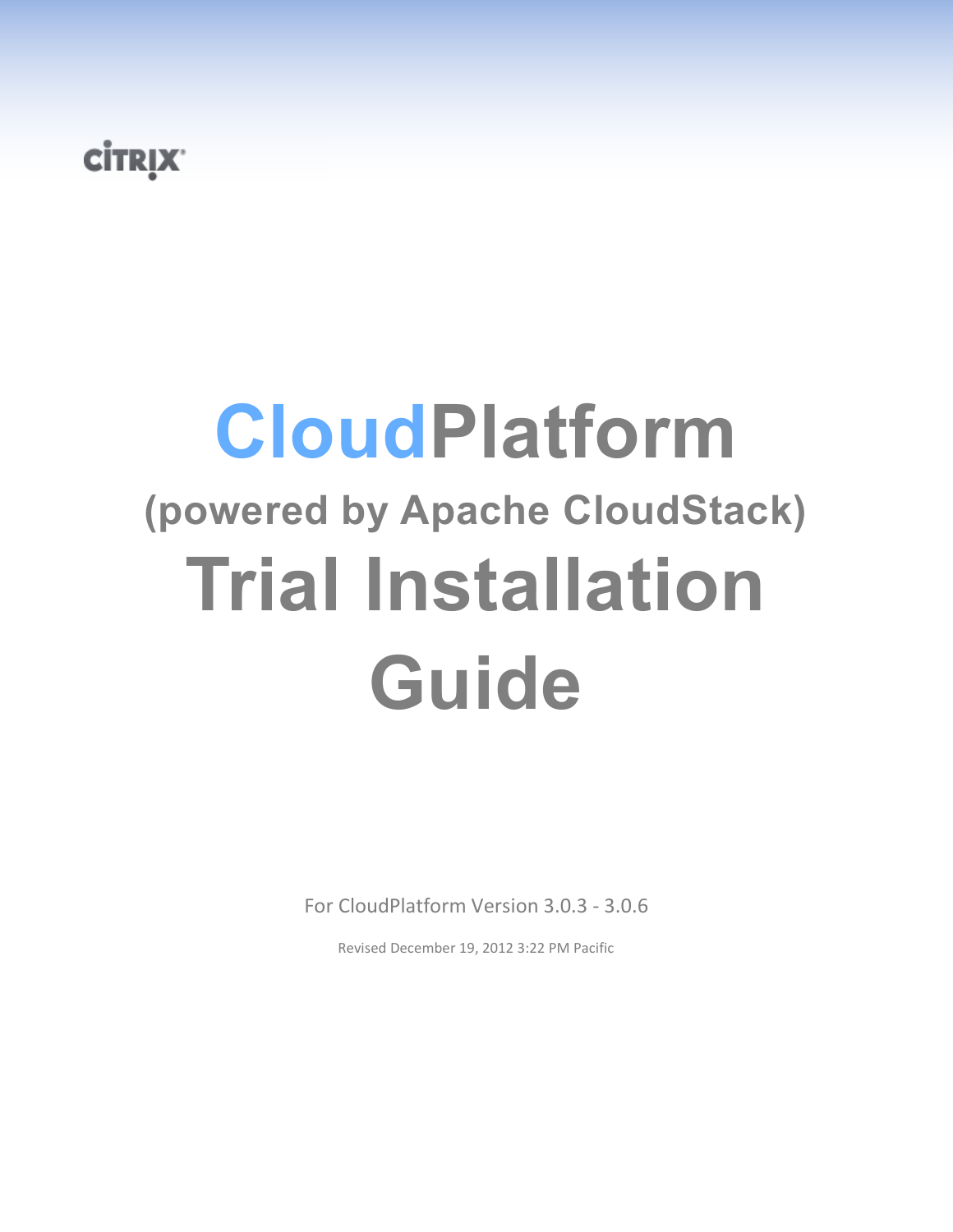© 2011, 2012 Citrix Systems, Inc. All rights reserved. Specifications are subject to change without notice. Citrix Systems, Inc., the Citrix logo, Citrix XenServer, Citrix XenCenter, and CloudPlatform are trademarks or registered trademarks of Citrix Systems, Inc. All other brands or products are trademarks or registered trademarks of their respective holders.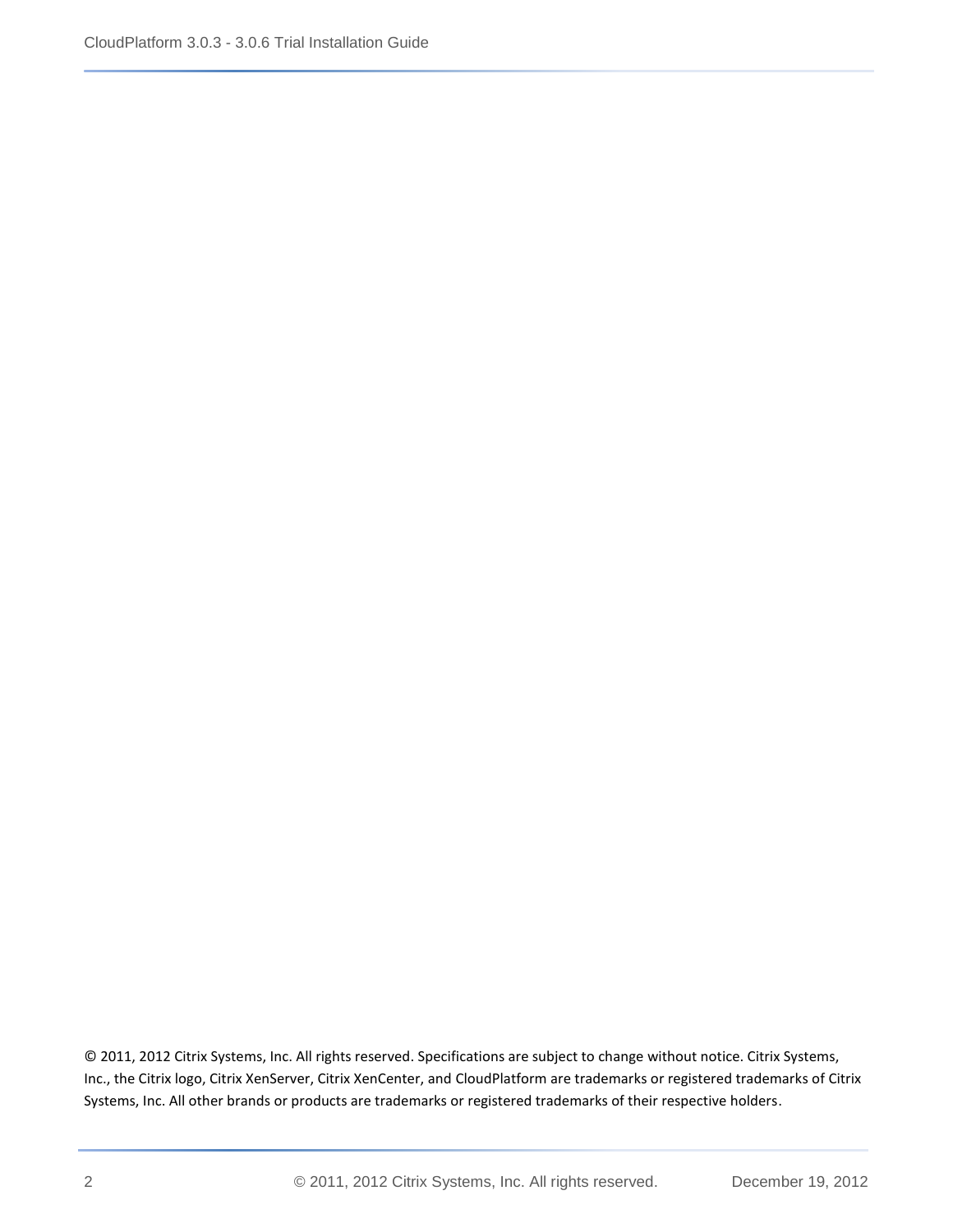## **Contents**

| . 20 |
|------|
|      |
|      |
|      |
|      |
|      |
|      |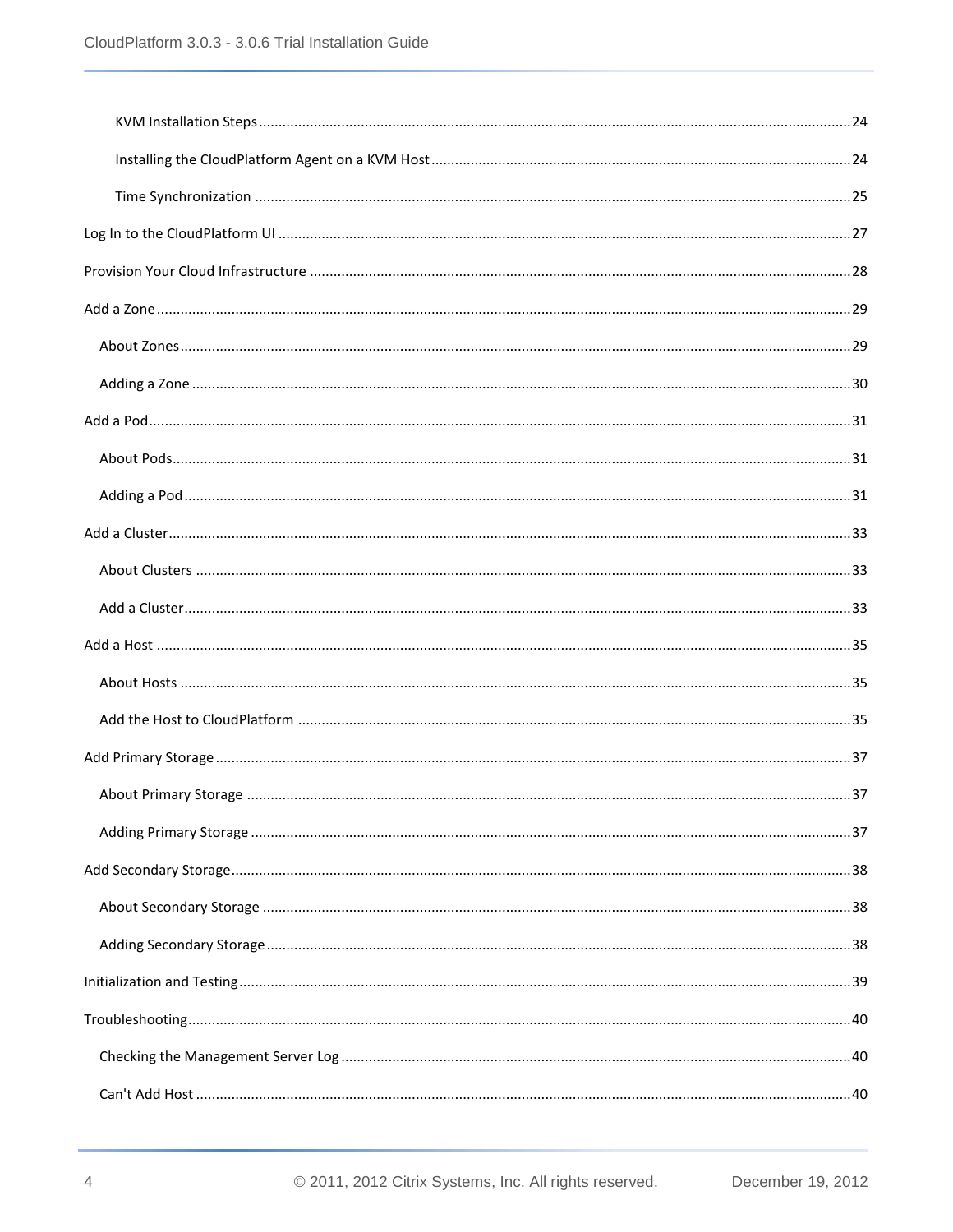[Contacting Support................................................................................................................................................................40](#page-39-3)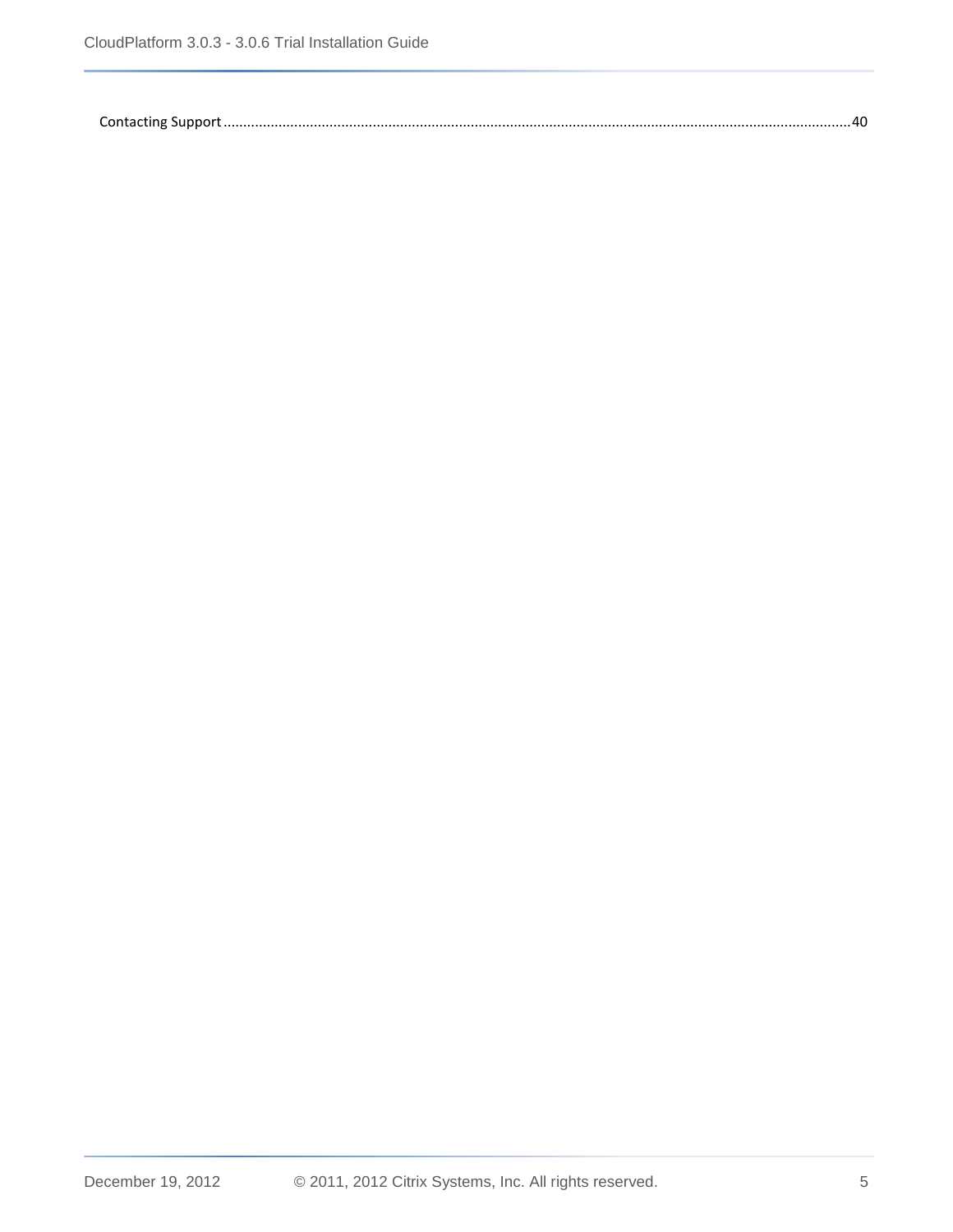## <span id="page-5-0"></span>**What's In This Guide**

This Trial Installation Guide describes how to install CloudPlatform for a basic trial setup. It includes a brief overview of CloudPlatform's functionality, followed by a guided walkthrough that shows how to set up the simplest possible configuration so that you can get started using CloudPlatform right away. We'll help you set up a cloud with the following features: a single machine that runs CloudPlatform software and uses NFS to provide storage; a single machine running VMs under the XenServer or KVM hypervisor; and a shared public network.

You can find out more about CloudPlatform's many additional features and installation options in the other CloudPlatform documentation available at [http://support.citrix.com/product/cs/v3.0/:](http://support.citrix.com/product/cs/v3.0/)

- $\triangleright$  CloudPlatform Installation Guide
- ▶ CloudPlatform Administrator's Guide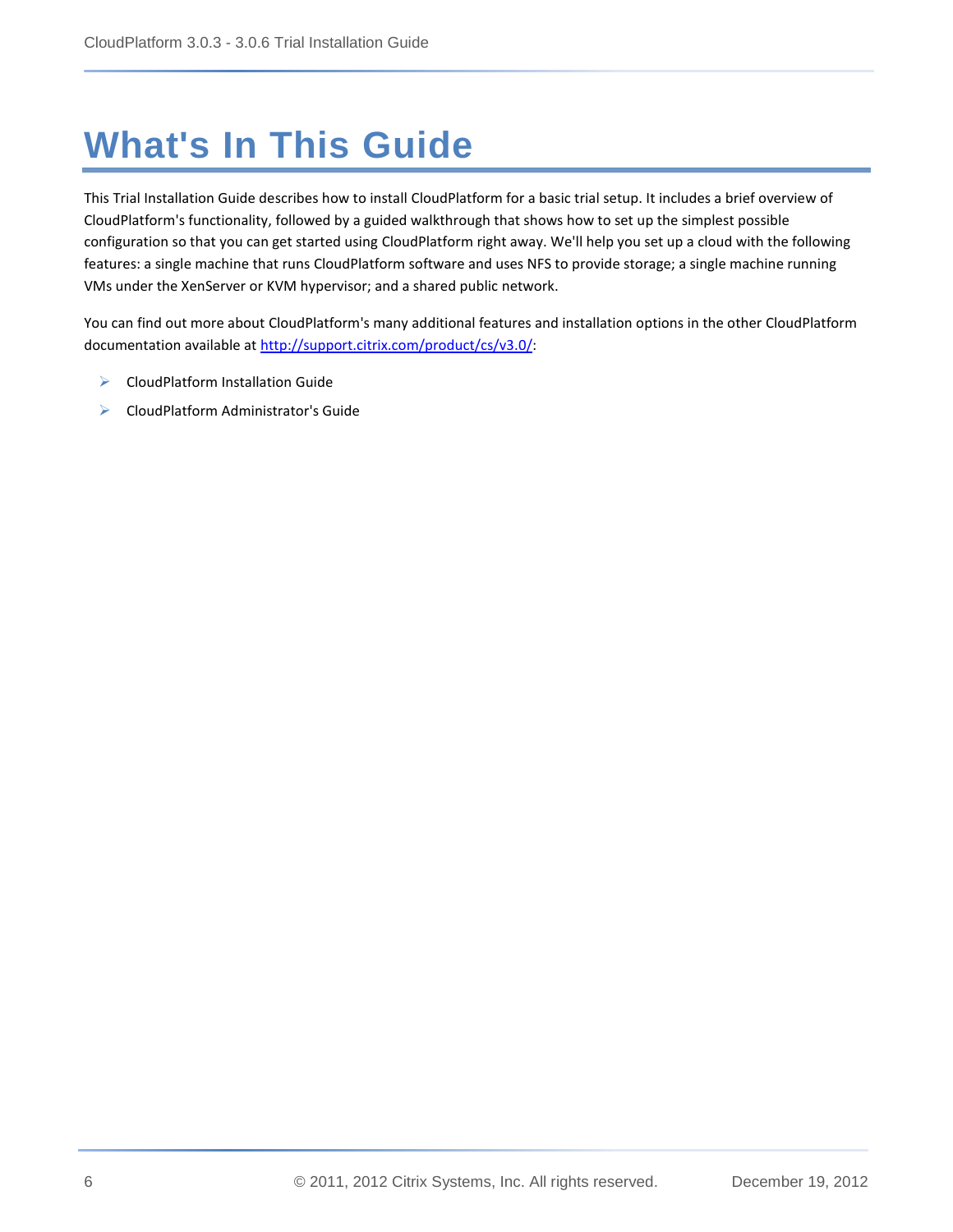## <span id="page-6-0"></span>**What Is CloudPlatform?**

CloudPlatform™ is an open source software platform that pools computing resources to build public, private, and hybrid Infrastructure as a Service (IaaS) clouds. CloudPlatform manages the network, storage, and compute nodes that make up a cloud infrastructure. Use CloudPlatform to deploy, manage, and configure cloud computing environments.

#### **Who Should Read This**

If you are new to CloudPlatform or you want to learn more about concepts before installing and running it, read this overview.

If you just want to get started, you can skip to [Overview of Trial](#page-11-0) Installation Steps on page [12.](#page-11-0)

Typical users are service providers and enterprises. With CloudPlatform, you can:

- $\triangleright$  Set up an on-demand, elastic cloud computing service. Service providers can sell self-service virtual machine instances, storage volumes, and networking configurations over the Internet.
- $\triangleright$  Set up an on-premise private cloud for use by employees. Rather than managing virtual machines in the same way as physical machines, with CloudPlatform an enterprise can offer self-service virtual machines to users without involving IT departments.

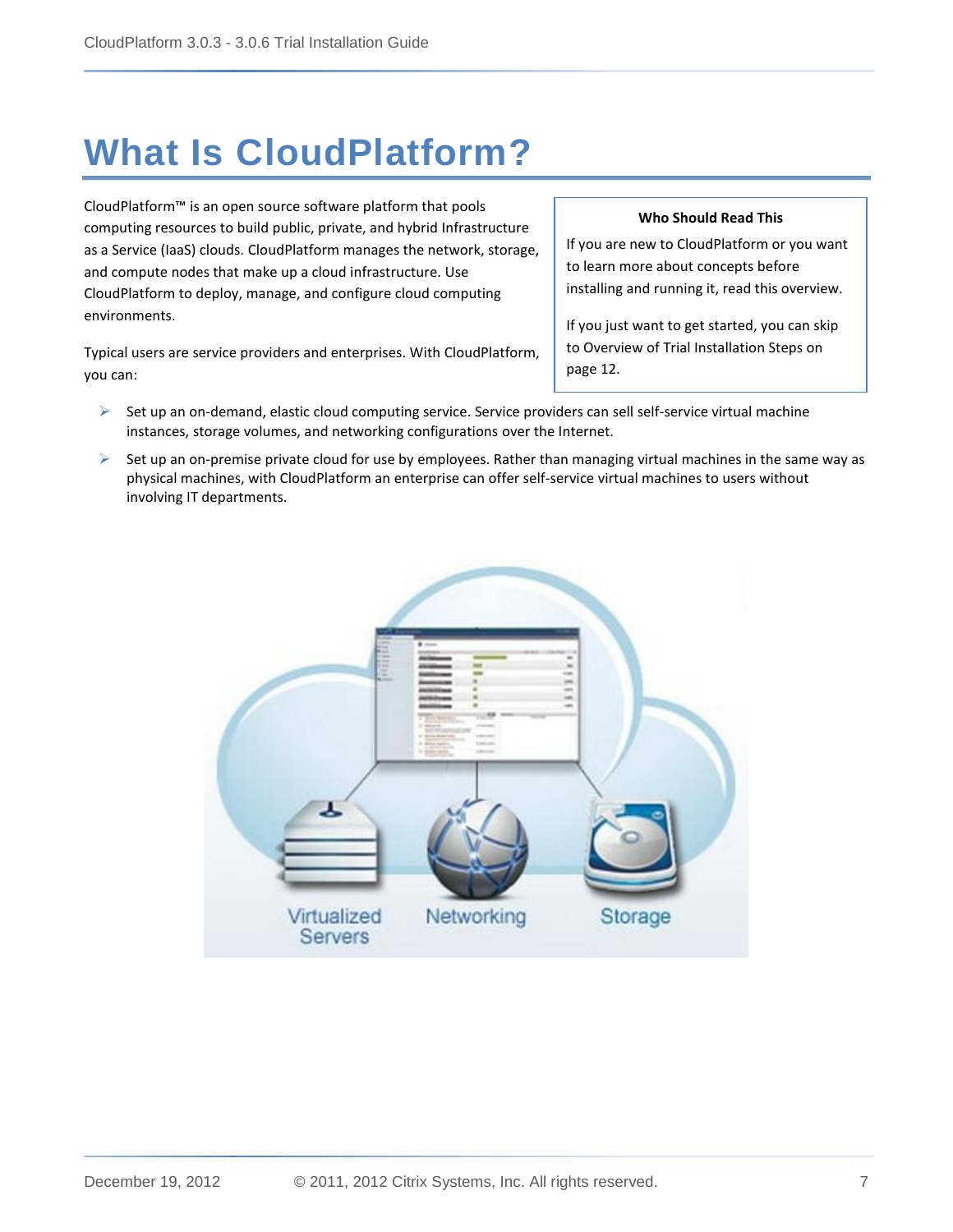### <span id="page-7-0"></span>**What Can CloudPlatform Do?**

#### **Multiple Hypervisor Support**

CloudPlatform works with a variety of hypervisors. A single cloud deployment can contain multiple hypervisor implementations. You have the complete freedom to choose the right hypervisor for your workload.

CloudPlatform is designed to work with open source Xen and KVM hypervisors as well as enterprise-grade hypervisors such as VMware vSphere and Citrix XenServer.

#### **Massively Scalable Infrastructure Management**

CloudPlatform can manage tens of thousands of servers installed in multiple geographically distributed datacenters. The centralized management server scales linearly, eliminating the need for intermediate cluster-level management servers. No single component failure can cause cluster- or cloud-wide outage. Periodic maintenance of the management server can be performed without affecting the functioning of virtual machines running in the cloud.

#### **Automatic Configuration Management**

CloudPlatform automatically configures each guest virtual machine's networking and storage settings.

CloudPlatform internally manages a pool of virtual appliances to support the cloud itself. These appliances offer services such as firewalling, routing, DHCP, VPN access, console proxy, storage access, and storage replication. The extensive use of virtual appliances greatly simplifies the installation, configuration, and on-going management of a cloud deployment.

#### **Graphical User Interface**

CloudPlatform offers an administrator's Web interface, used for provisioning and managing the cloud, as well as an end-user's Web interface, used for running VMs and managing VM templates. The UI can be customized to reflect the desired service provider or enterprise look and feel.

#### **Standard API Support**

CloudPlatform provides an API that gives programmatic access to all the management features available in the UI. The API is maintained and documented.

### <span id="page-7-1"></span>**Deployment Architecture**

A CloudPlatform installation consists of two parts: the Management Server and the cloud infrastructure that it manages. When you set up and manage a CloudPlatform cloud, you provision resources such as hosts, storage devices, and IP addresses into the Management Server, and the Management Server manages those resources.

The minimum installation consists of one machine running the CloudPlatform Management Server and another machine to act as the cloud infrastructure (in this case, a very simple infrastructure consisting of one host running hypervisor software).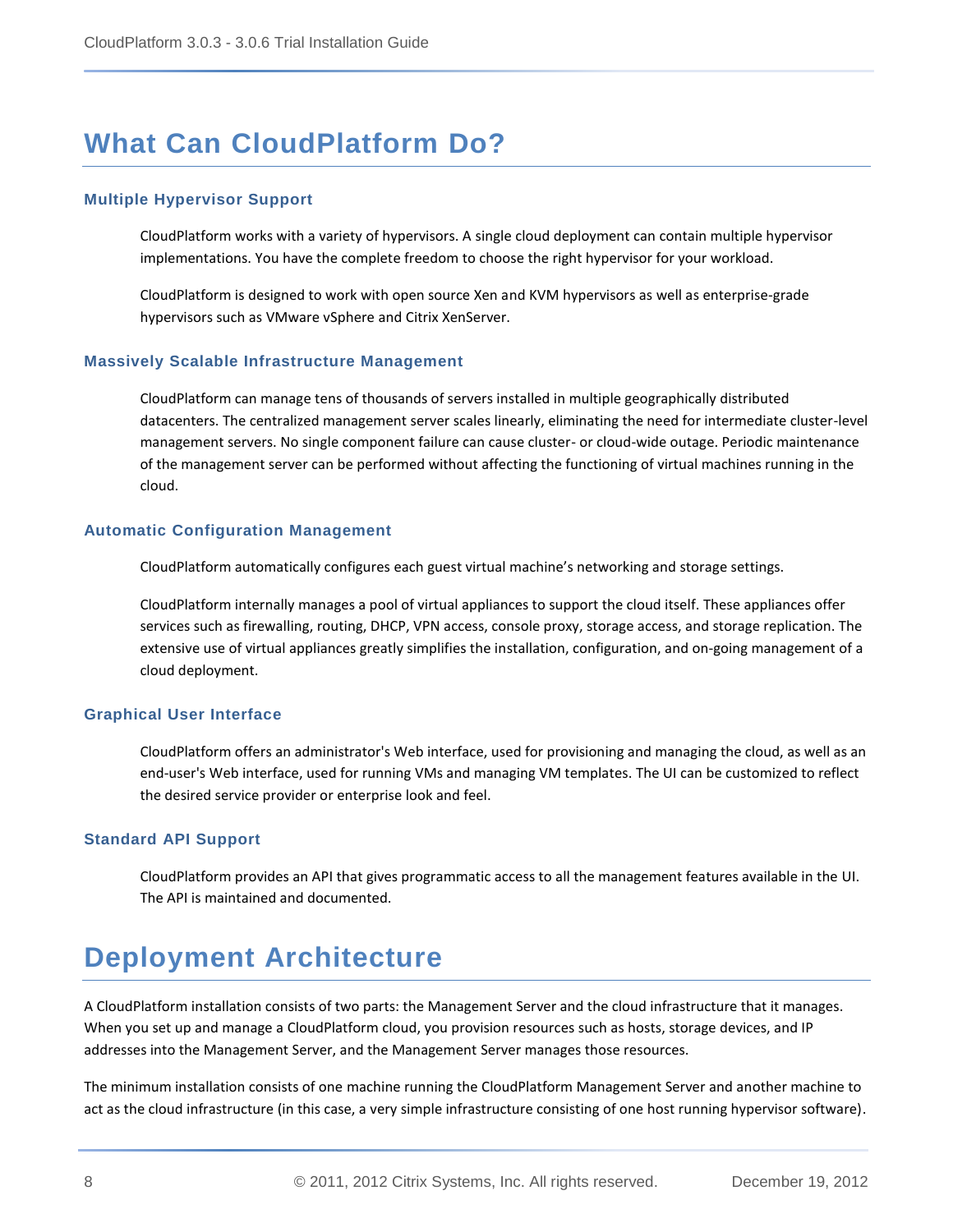A more full-featured installation consists of a highly-available multi-node Management Server installation and up to thousands of hosts using any of several advanced networking setups. You can read about how to create such a setup in the CloudPlatform Installation Guide.



Simplified view of a basic deployment

#### <span id="page-8-0"></span>**Management Server Overview**

The Management Server:

- $\triangleright$  Provides the web user interfaces for the administrator and end users.
- $\triangleright$  Provides the APIs for the CloudPlatform platform.
- $\triangleright$  Manages the assignment of guest VMs to particular hosts.
- **EXECUTE:** Manages the assignment of public and private IP addresses to particular accounts.
- $\triangleright$  Manages the allocation of storage to guests as virtual disks.
- Manages snapshots, templates, and ISO images, possibly replicating them across data centers.
- Provides a single point of configuration for the cloud.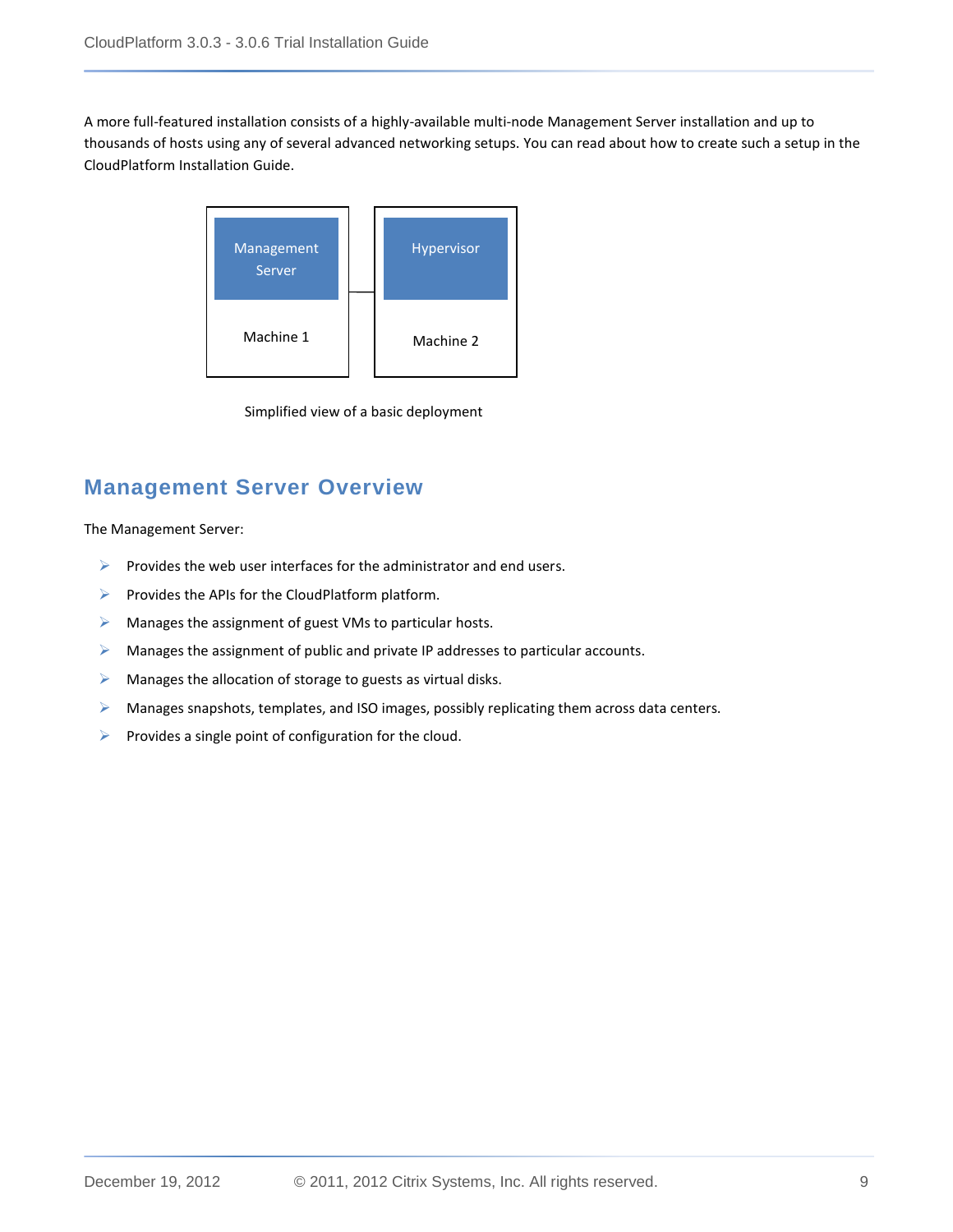

#### **Management Server Components**

For more, see [Management Server Installation](#page-14-0) on page [15.](#page-14-0)

#### <span id="page-9-0"></span>**Cloud Infrastructure Overview**

As its name implies, the Management Server is there to manage something -- one or more zones (typically, datacenters) containing host computers where guest virtual machines will run. The cloud infrastructure is organized as follows:

- **Zone**: Typically, a zone is equivalent to a single datacenter. A zone consists of one or more pods and secondary storage. In the trial installation, the zone will be a simplified version. Se[e About Zones](#page-28-1) on page [29.](#page-28-1)
- **▶ Pod**: A pod is usually one rack of hardware that includes a layer-2 switch and one or more clusters. Again, in the trial installation, the pod is simplified. See [About Pods](#page-30-1) on pag[e 31.](#page-30-1)
- **Cluster**: A cluster consists of one or more hosts and primary storage. Se[e About Clusters](#page-32-1) on pag[e 33.](#page-32-1)
- **Host**: A single compute node within a cluster. The hosts are where the actual cloud services run in the form of guest virtual machines. See [About Hosts](#page-34-1) on page [35.](#page-34-1)
- **Primary storage** is associated with a cluster, and it stores the disk volumes for all the VMs running on hosts in that cluster. Se[e About Primary Storage](#page-36-1) on page [37.](#page-36-1)
- **Secondary storage** is associated with a zone, and it stores templates, ISO images, and disk volume snapshots. See [About Secondary Storage](#page-37-1) on pag[e 38.](#page-37-1)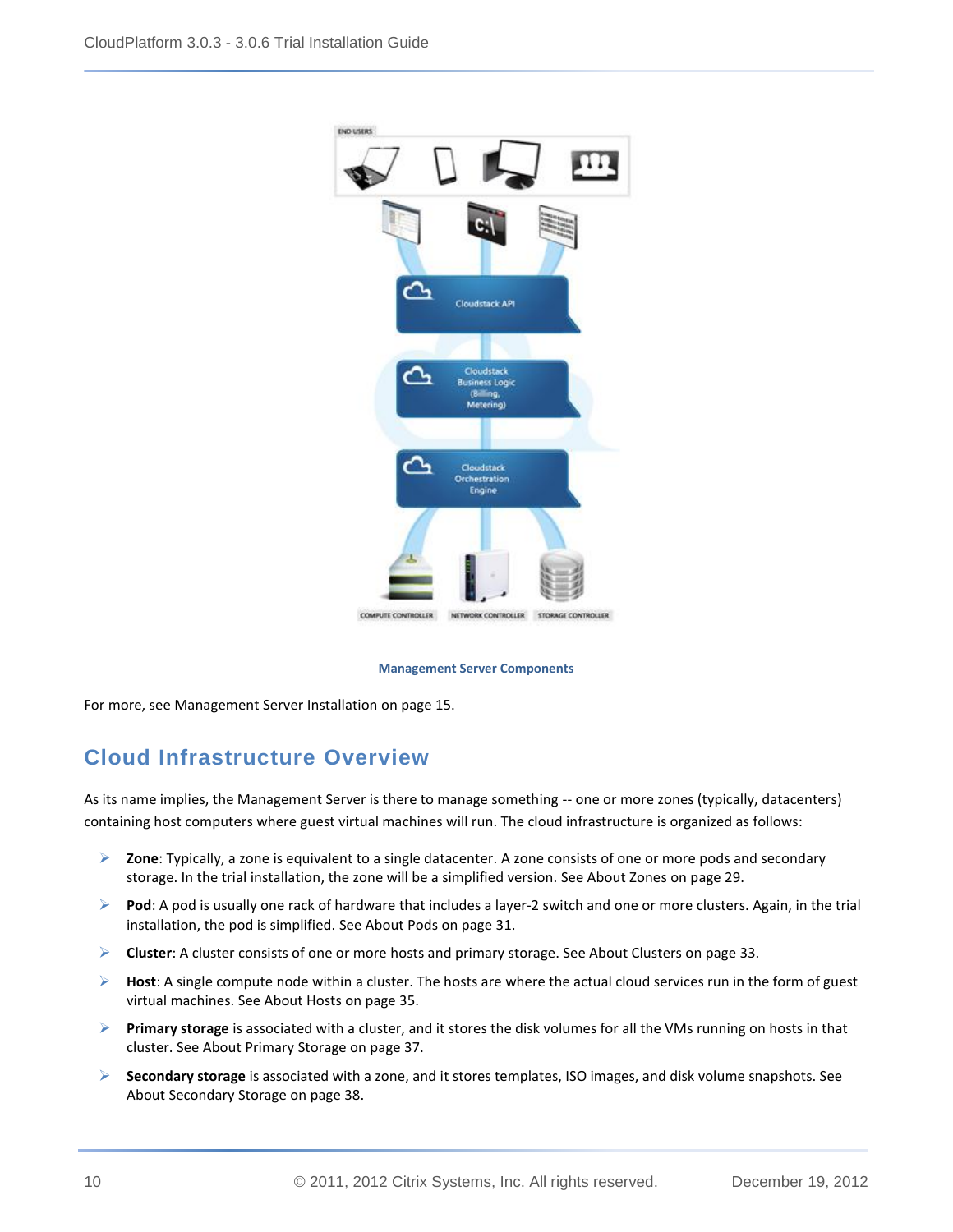

Nested organization of a zone

#### <span id="page-10-0"></span>**Network**

CloudPlatform offers two types of networking scenario: basic and advanced. In the trial installation, we use basic networking.

#### **Basic Networking**

Basic networking provides a single shared network. Guest isolation can be provided through layer-3 means such as security groups (IP address source filtering). All guests allocated in the zone share a single network.

#### **Advanced Networking**

We won't go into much detail about advanced networking here, since we're doing a trial installation. Advanced networking is for more sophisticated network topologies. This network model provides the most flexibility in defining guest networks. When you are ready, you can find out more in the CloudPlatform Installation Guide.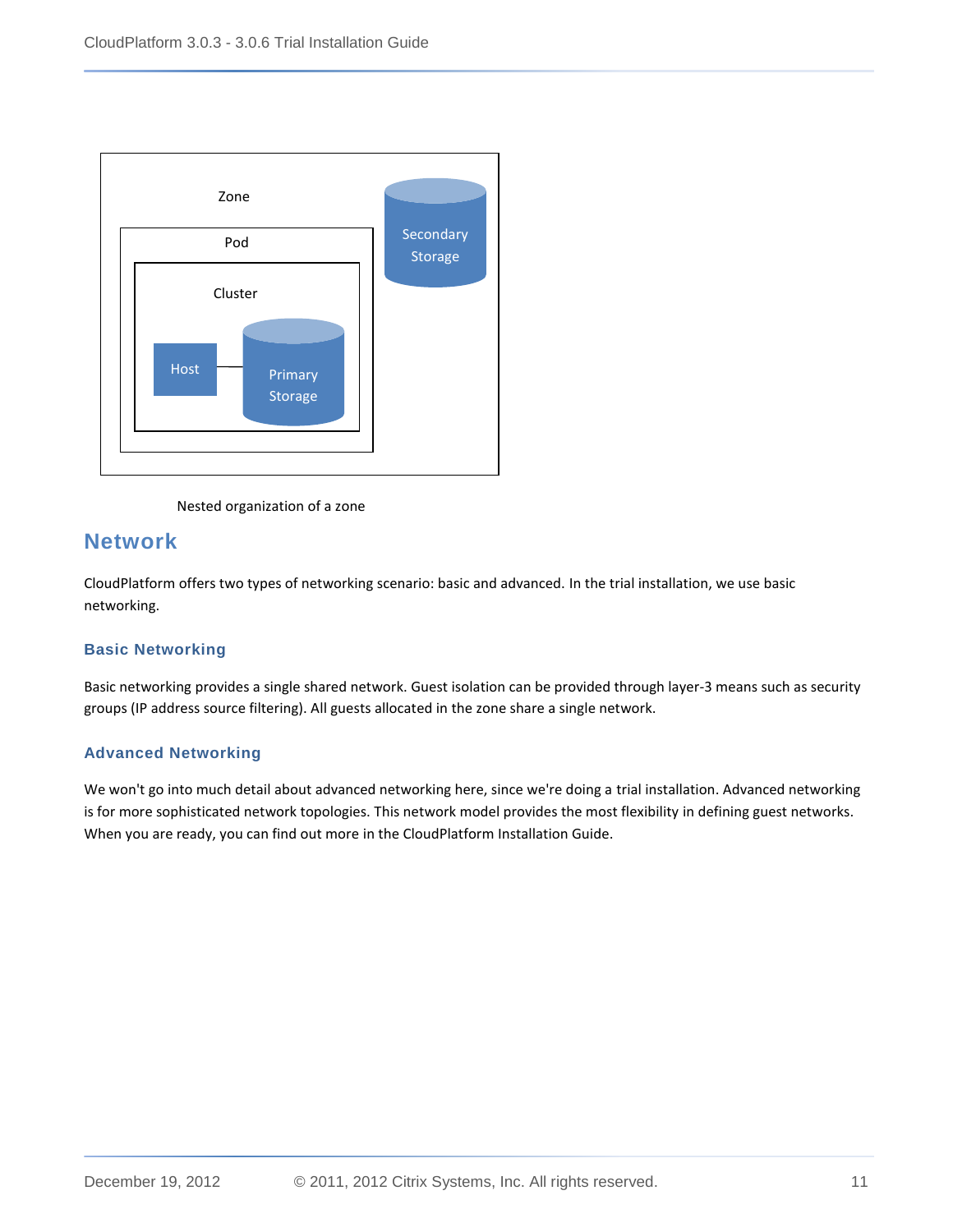## <span id="page-11-0"></span>**Overview of Trial Installation Steps**

#### **Prepare**

**1.** Make sure you have the required hardware ready (p. [13\)](#page-12-0)

#### **Install the CloudPlatform software**

- **2.** Install the CloudPlatform Management Server (p. [15\)](#page-14-0)
- **3.** Log in to the CloudPlatform UI (p. [27\)](#page-26-0)

#### **Provision your cloud infrastructure**

- **4.** Add a zone (p[. 29\)](#page-28-0)
- **5.** Add a pod (p[. 31\)](#page-30-0)
- **6.** Add a cluster (p[. 33\)](#page-32-0)
- **7.** Add a host (p[. 35\)](#page-34-0)
- **8.** Set up primary storage (p. [37\)](#page-36-0)
- **9.** Set up secondary storage (p[. 38\)](#page-37-0)

#### **Try using the cloud**

**10.** Initialization and testing (p. [39\)](#page-38-0)

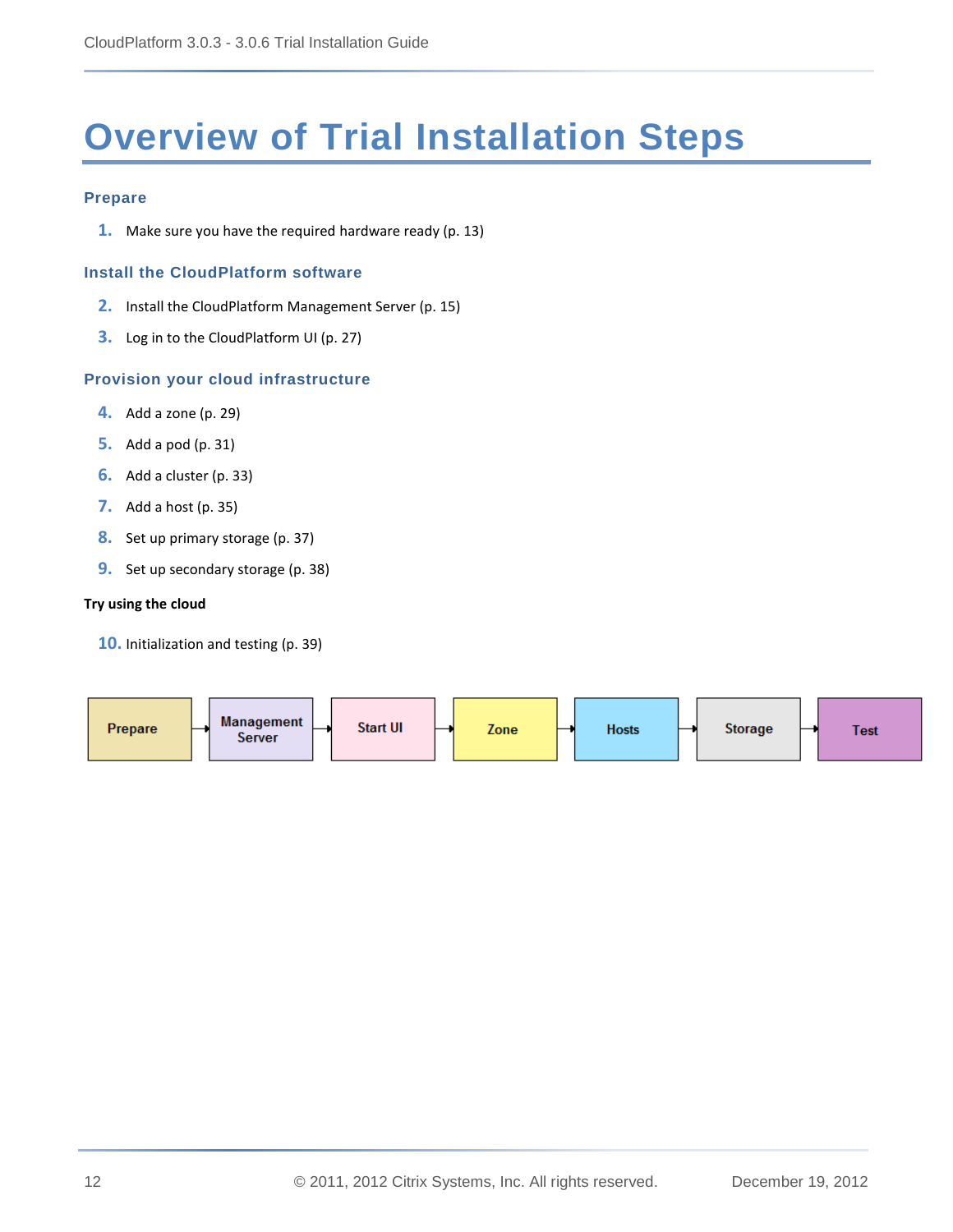## <span id="page-12-0"></span>**Minimum System Requirements**



Before you can start the CloudPlatform trial installation, you'll need one or two computers that match the following requirements.

### <span id="page-12-1"></span>**Management Server, Database, and Storage System Requirements**

The machine that will run the Management Server and MySQL database, as well as provide primary and secondary storage, must meet the following requirements. In a trial installation, we will use NFS on the machine with the Management Server for both types of storage. The Management Server may be placed on a virtual machine.

- Operating system:
	- Preferred: RHEL 6.2+ 64-bit [\(https://access.redhat.com/downloads\)](https://access.redhat.com/downloads)
	- Also supported: RHEL 5.4-5.x 64-bit
	- It is highly recommended that you purchase a RHEL support license. Citrix support can not be responsible for helping fix issues with the underlying OS.
- 64-bit x86 CPU (more cores results in better performance)
- $\triangleright$  4 GB of memory
- $\geq$  250 GB of local disk (more results in better capability; 500 GB recommended)
- $\triangleright$  At least 1 NIC
- $\triangleright$  Statically allocated IP address
- $\triangleright$  Fully qualified domain name as returned by the hostname command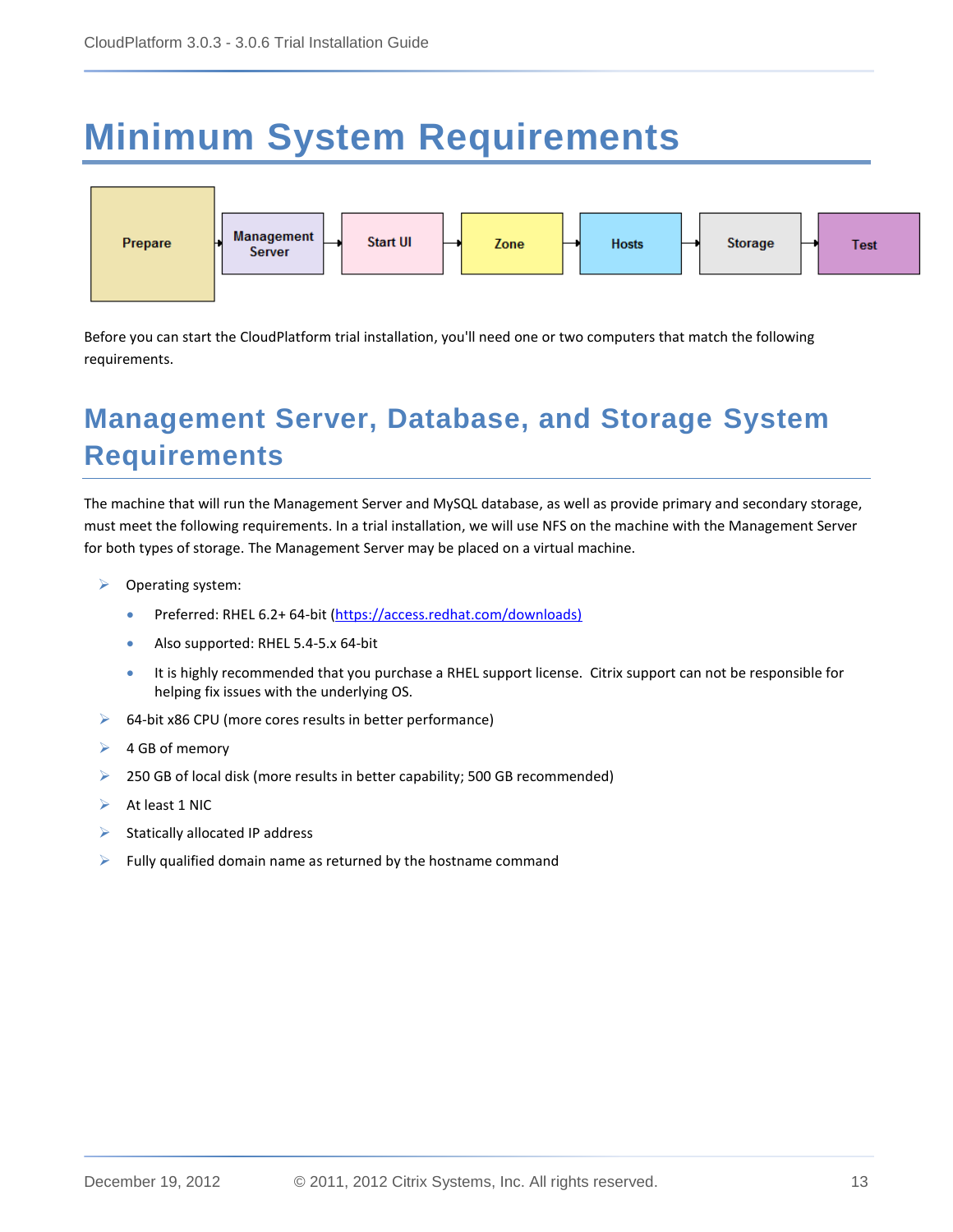### <span id="page-13-0"></span>**Host/Hypervisor System Requirements**

The hypervisor is where the cloud services run in the form of guest virtual machines. For a small-scale setup, you need only one machine that meets the following requirements. In the smallest possible setup, this can be the same machine where you are running the Management Server; however, this is recommended only for a trial installation, and works only with the KVM hypervisor. In a production cloud, the hypervisor does not run on the same machine with the Management Server.

- $\triangleright$  You will be installing one of the following hypervisors. The host must be certified as compatible with your selected hypervisor. See the Citrix Hardware Compatibility Guide: <http://hcl.xensource.com/>
	- XenServer 6.1, 6.0.2, or 5.6 SP2. The supported version depends on which version of CloudPlatform you are using; see [Install XenServer Hypervisor on the Host](#page-21-1) on page [22.](#page-21-1) This hypervisor must be installed on a machine that is separate from the Management Server.
	- KVM on RHEL 6.2. This hypervisor can run on the same machine with the Management Server or on a separate machine.
- Must be 64-bit and must support HVM (Intel-VT or AMD-V enabled).
- $\triangleright$  64-bit x86 CPU (more cores results in better performance)
- $\blacktriangleright$  Hardware virtualization support required
- $\triangleright$  4 GB of memory
- $\geq$  30 GB of local disk
- $\triangleright$  At least 1 NIC
- Statically allocated IP Address

If re-using an existing host:

- (XenServer) You must re-install Citrix XenServer if you are going to re-use a host from a previous install.
- When you deploy CloudPlatform, the hypervisor host must not have any VMs already running.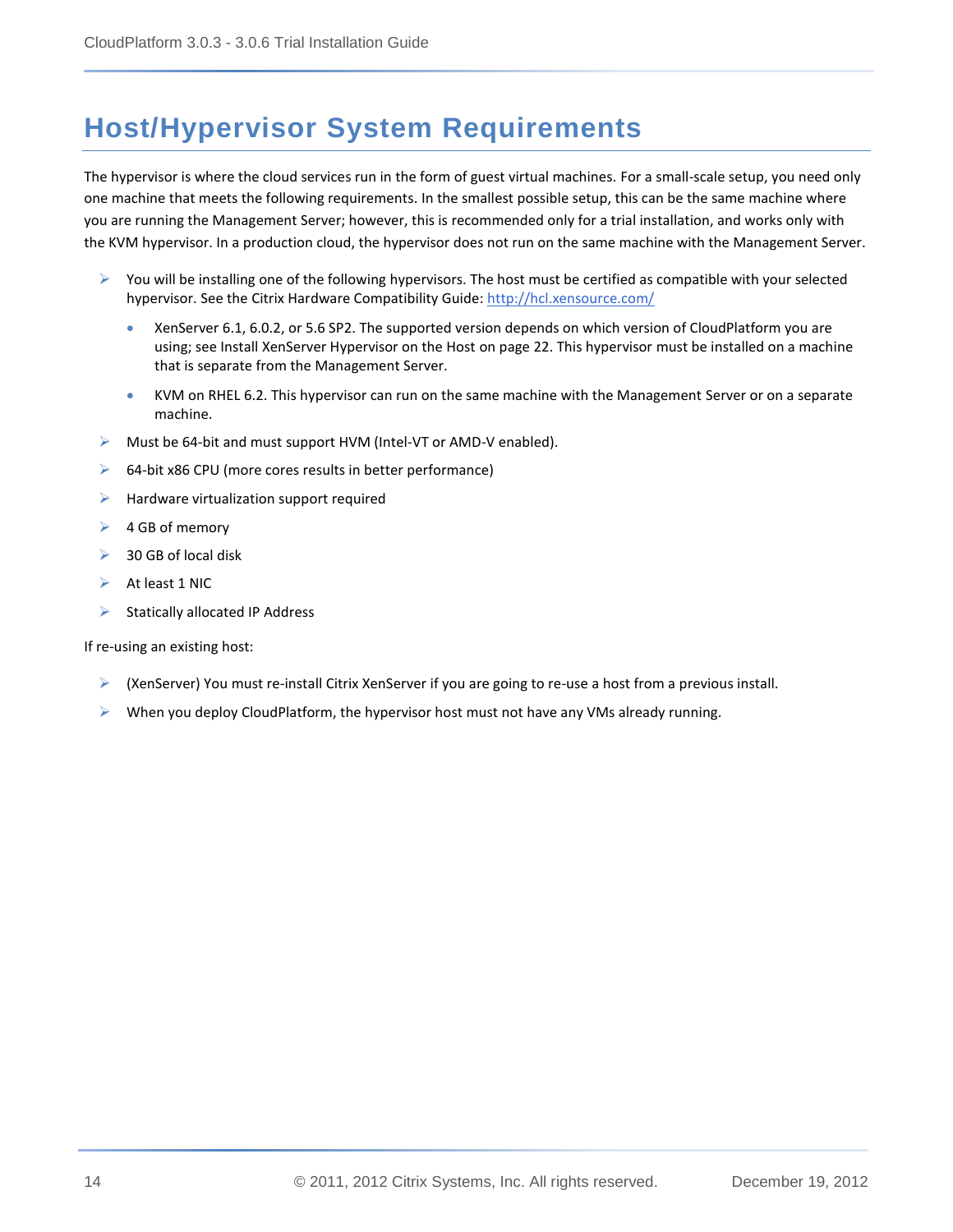## <span id="page-14-0"></span>**Management Server Installation**



When you have the correct hardware ready, the first step of a CloudPlatform trial installation is to install the CloudPlatform Management Server.

### <span id="page-14-1"></span>**About the Management Server**

The Management Server is the CloudPlatform software that manages cloud resources. By interacting with the Management Server through its UI or API, you can configure and manage your cloud infrastructure.

The Management Server is a dedicated server or VM. It controls allocation of virtual machines to hosts and assigns storage and IP addresses to the virtual machine instances. The CloudPlatform Management Server runs in a Tomcat container and requires a MySQL database for persistence.

For a trial installation, you will install a single instance of the CloudPlatform Management server and install MySQL on the same machine. The machine must meet the system requirements described in [Management Server, Database, and Storage](#page-12-1) on page [13.](#page-12-1)

### <span id="page-14-2"></span>**Management Server Installation Overview**

The procedure for the installation is:

- **1.** [Prepare the Operating System](#page-14-3)
- **2.** [Install the Management Server](#page-15-0)
- **3.** [Install the MySQL Database](#page-16-0)
- **4.** [Prepare NFS Shares](#page-17-0) for Storage
- **5.** [Prepare the System VM Template](#page-19-0)

### <span id="page-14-3"></span>**Prepare the Operating System**

The OS must be prepared to host the Management Server using the following steps.

**1.** Log in to your OS as root. All the following commands should be run as root.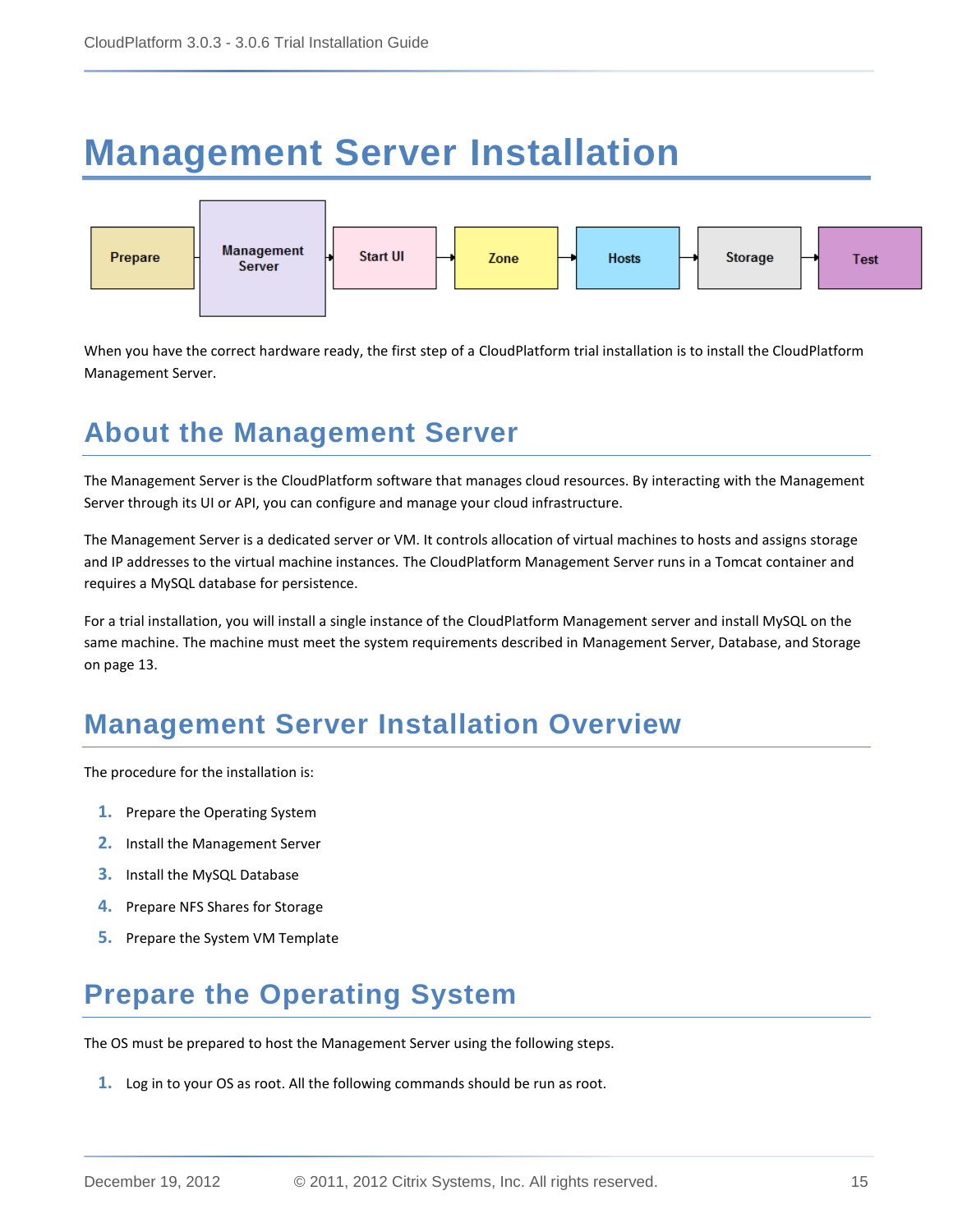**2.** Check for a fully qualified hostname.

#### # hostname --fqdn

This should return a fully qualified hostname, such as kvm1.lab.example.org. If it does not, edit /etc/hosts so that it does.

- **3.** Set SELinux to be permissive by default.
	- a. Check to see whether SELinux is installed on your machine. If not, you can skip to step [4.](#page-15-1)

# rpm -qa | grep selinux

b. Set the SELINUX variable in /etc/selinux/config to "permissive". This ensures that the permissive setting will be maintained after a system reboot.

# vi /etc/selinux/config

c. Then set SELinux to permissive starting immediately, without requiring a system reboot.

# setenforce 0

<span id="page-15-1"></span>**4.** Make sure that the machine can reach the Internet.

# ping www.google.com

- **5.** If you do not have a Red Hat Network account, you need to prepare a local Yum repository.
	- a. If you are working with a physical host, insert the RHEL 6.2 installation CD. If you are using a VM, attach the RHEL6 ISO.
	- b. Mount the CDROM to /media.
	- c. Create a repo file at /etc/yum.repos.d/rhel6.repo. In the file, insert the following lines:

```
[rhel]
name=rhel6
baseurl=file:///media
enabled=1
gpgcheck=0
```
#### <span id="page-15-0"></span>**Install the Management Server**

**1.** Download the CloudPlatform Management Server at the following link.

<https://www.citrix.com/English/ss/downloads/>

You will need a **MyCitrix account**.

**2.** Install the CloudPlatform packages. You should have a file in the form of "CloudStack-VERSION-N-OSVERSION.tar.gz". Untar the file and then run the install.sh script inside it. Replace the file and directory names below with your own:

# tar xzf CloudStack-VERSION-N-OSVERSION.tar.gz

- # cd CloudStack-VERSION-N-OSVERSION
- # ./install.sh

You should see a few messages as the installer prepares, followed by a list of choices.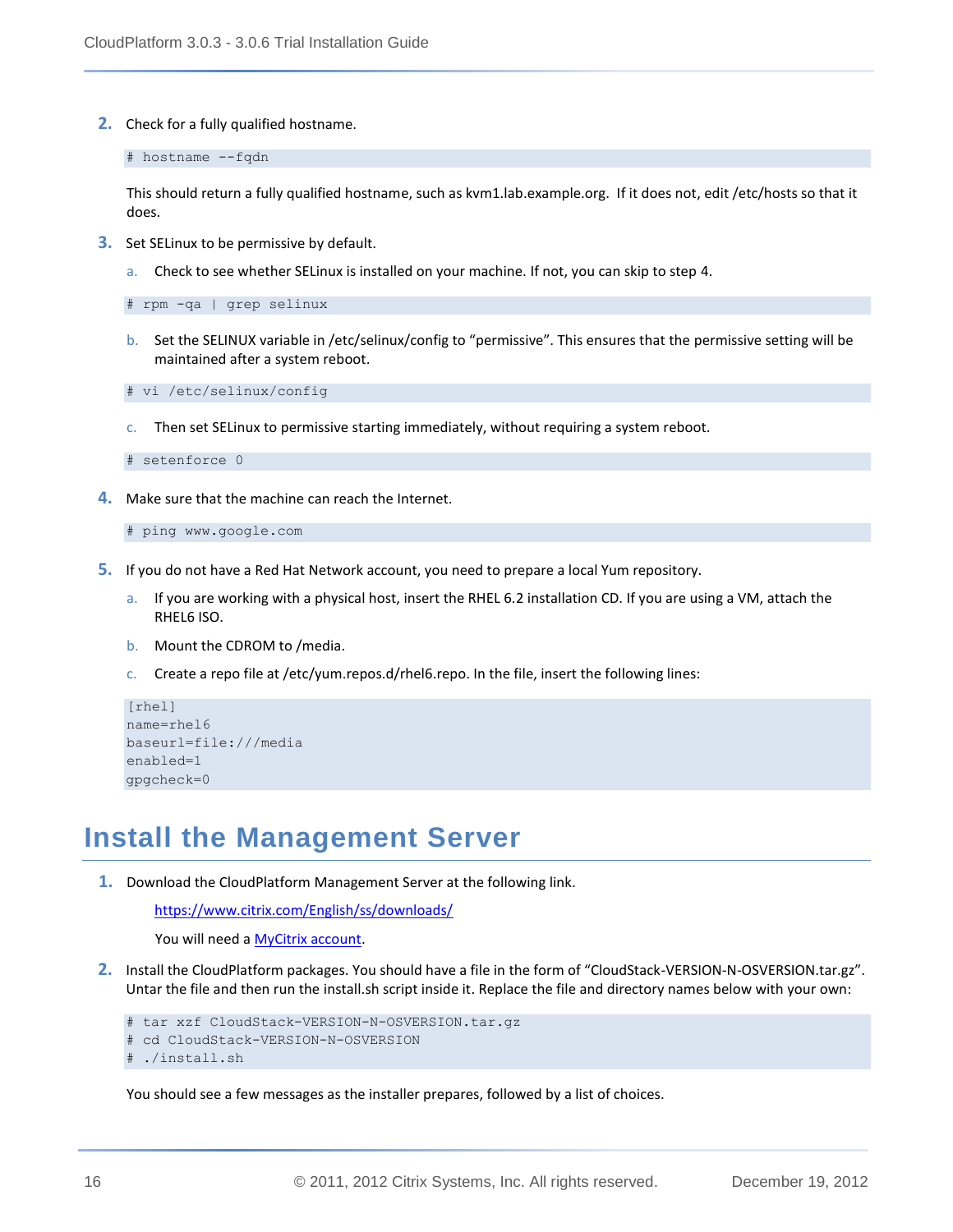**3.** Choose "M" to install the Management Server software.

>M

- **4.** Wait for a message like "Complete! Done," which indicates that the software was installed successfully.
- **5.** When the installation is finished, run the following commands to start essential services (the commands might be different depending on your OS):
	- # service rpcbind start # service nfs start # chkconfig nfs on # chkconfig rpcbind on

### <span id="page-16-0"></span>**Install the MySQL Database**

- **1.** If you already have a version of MySQL installed on the Management Server node, make one of the following choices, depending on what version of MySQL it is. The most recent version tested is 5.1.58.
	- **If you already have installed MySQL version 5.1.58 or later,** skip to step 4.
	- If you have installed a version of MySQL earlier than 5.1.58, you can either skip to step 4 or uninstall MySQL and proceed to step 2 to install a more recent version.
- **2.** On the same computer, re-run install.sh.

#### # ./install.sh

You should see a few messages as the installer prepares, followed by a list of choices.

**3.** Choose D to install the MySQL server from the distribution's repo.

> D

Troubleshooting: If you do not see the D option, you already have MySQL installed. Please go back to step 1.

**4.** Edit the MySQL configuration (/etc/my.cnf or /etc/mysql/my.cnf, depending on your OS) and insert the following lines in the [mysqld] section. You can put these lines below the datadir line. The max connections parameter should be set to 350 multiplied by the number of Management Servers you are deploying. This example assumes 1 Management Server, since we are doing a trial installation.

```
innodb_rollback_on_timeout=1
innodb_lock_wait_timeout=600
max_connections=350
log-bin=mysql-bin
binlog-format = 'ROW'
```
**NOTE:** The binlog-format variable is supported in MySQL versions 5.1 and greater. It is not supported in MySQL 5.0. In some versions of MySQL, an underscore character is used in place of the hyphen in the variable name. For the exact syntax and spelling of each variable, consult the documentation for your version of MySQL.

**5.** After editing my.cnf, restart the MySQL server, then invoke MySQL as the root user.

#### **WARNING**

It is important that you make the right choice of database version. Never downgrade an existing MySQL installation that is being used with CloudPlatform.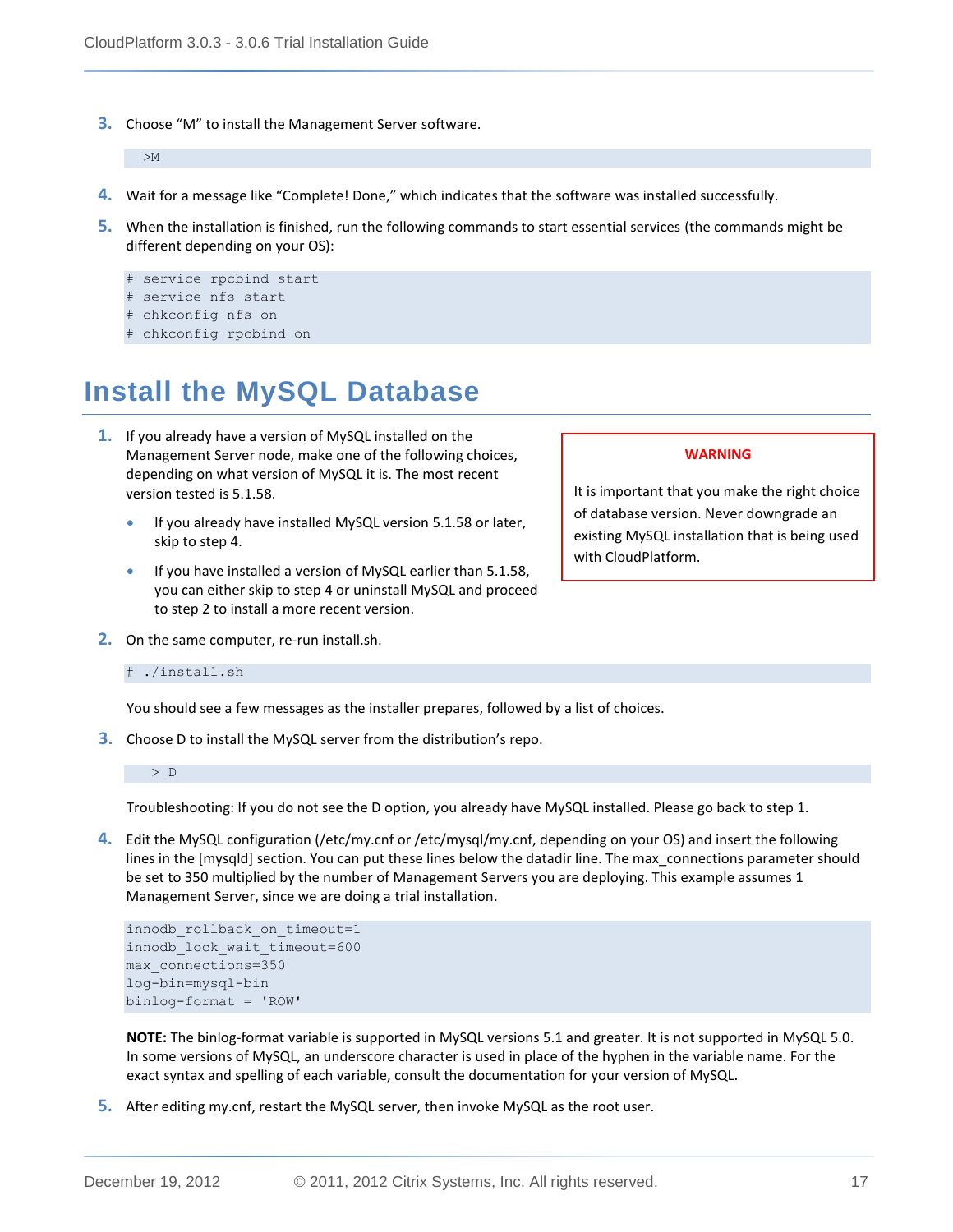```
# service mysqld restart
# mysql -u root
```
**6.** Best Practice: MySQL does not set a root password by default. It is very strongly recommended that you set a root password as a security precaution. Run the following commands, and substitute your own desired root password for <password>.

```
mysql> SET PASSWORD = PASSWORD('<password>');
mysql> exit
```
From now on, start MySQL with  $mysq1 - p$  so it will prompt you for the password.

- **7.** Set up the database. The following command creates the cloud user on the database.
	- In dbpassword, specify the password to be assigned to the cloud user. You can choose to provide no password.
	- In deploy-as, specify the username and password of the user deploying the database. In the following command, it is assumed the root user is deploying the database and creating the cloud user.

# cloud-setup-databases cloud:<dbpassword>@localhost --deploy-as=root:<password>

**8.** (KVM only) If you are running the KVM hypervisor on the same machine with the Management Server, edit /etc/sudoers and add the following line:

Defaults:cloud !requiretty

**9.** Configure the OS for the Management Server using the following command. This command will set up iptables, sudoers, and start the Management Server.

# cloud-setup-management

#### <span id="page-17-0"></span>**Prepare NFS Shares for Storage**

CloudPlatform needs a place to keep primary and secondary storage. In a trial installation, it is typical to use the Management Server machine as an NFS storage server for both. This section tells how to set up the NFS shares before adding the storage to CloudPlatform.

It is assumed that you will have less than 16TB of storage on the host.

The exact commands for the following steps may vary depending on your operating system version.

**1.** On the Management Server host, create two directories that you will use for primary and secondary storage.

For example:

```
# mkdir -p /export/primary
# mkdir -p /export/secondary
```
- **2.** To configure the new directories as NFS exports, edit /etc/exports.
	- # vi /etc/exports

Insert the following line.

/export \* (rw, async, no root squash)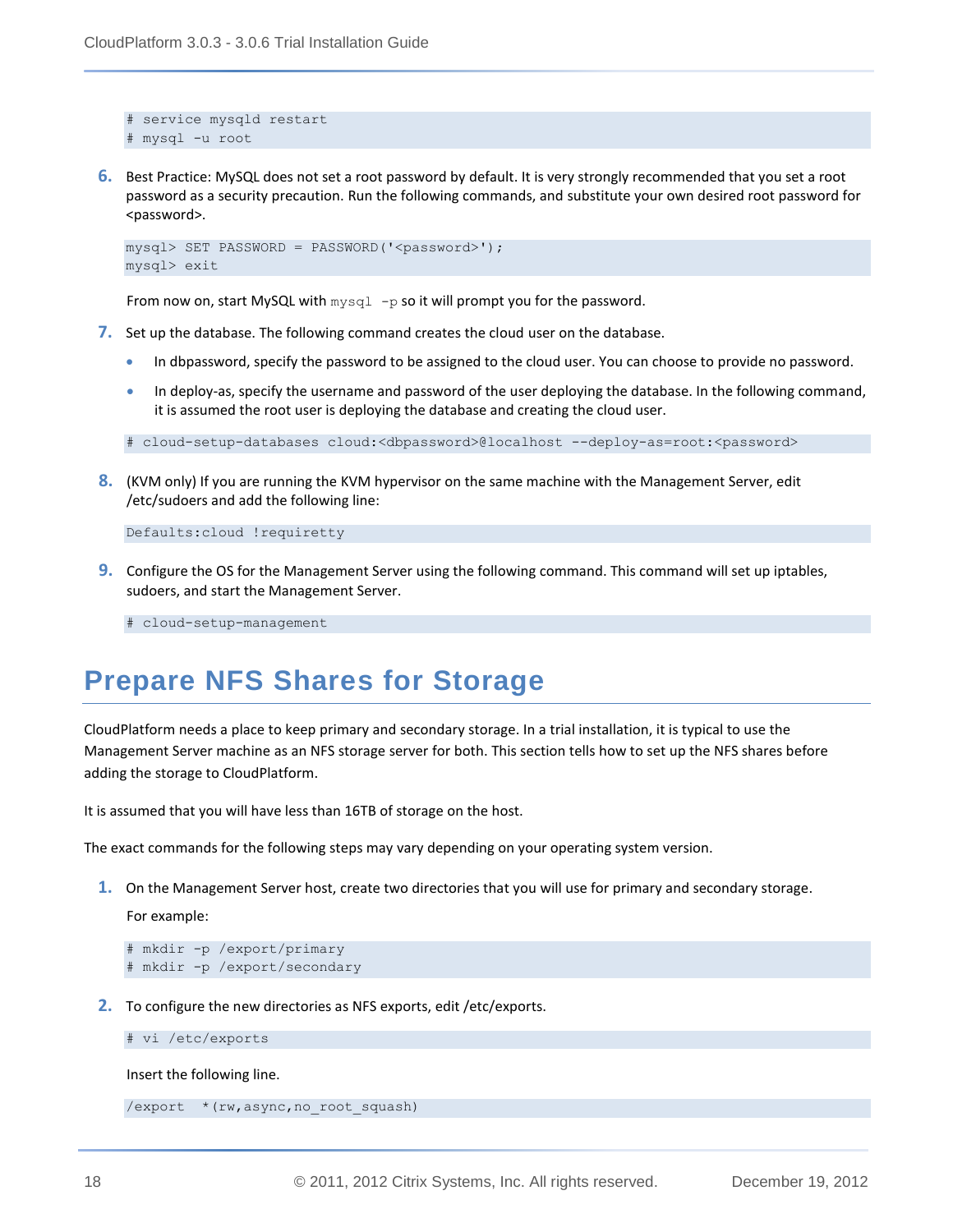**3.** Export the /export directory.

# exportfs -a

**4.** Edit the /etc/sysconfig/nfs file and uncomment the following lines.

```
LOCKD_TCPPORT=32803
LOCKD_UDPPORT=32769
MOUNTD_PORT=892
RQUOTAD_PORT=875
STATD_PORT=662
STATD_OUTGOING_PORT=2020
```
**5.** Edit the /etc/sysconfig/iptables file and add the following lines at the beginning of the INPUT chain.

```
-A INPUT -m state --state NEW -p udp --dport 111 -j ACCEPT
-A INPUT -m state --state NEW -p tcp --dport 111 -j ACCEPT
-A INPUT -m state --state NEW -p tcp --dport 2049 -j ACCEPT
-A INPUT -m state --state NEW -p tcp --dport 32803 -j ACCEPT
-A INPUT -m state --state NEW -p udp --dport 32769 -j ACCEPT
-A INPUT -m state --state NEW -p tcp --dport 892 -j ACCEPT
-A INPUT -m state --state NEW -p udp --dport 892 -j ACCEPT
-A INPUT -m state --state NEW -p tcp --dport 875 -j ACCEPT
-A INPUT -m state --state NEW -p udp --dport 875 -j ACCEPT
-A INPUT -m state --state NEW -p tcp --dport 662 -j ACCEPT
-A INPUT -m state --state NEW -p udp --dport 662 -j ACCEPT
```
**6.** Run the following commands:

```
# service iptables restart
# service iptables save
```
- **7.** Depending on which version of NFS is installed on the Management Server node, take one of the following steps. XenServer supports NFSv3, but not NFSv4 (se[e http://support.citrix.com/article/CTX123996\)](http://support.citrix.com/article/CTX123996).
	- a. If the Management Server is using NFSv4 but the hypervisor requires NFSv3 (for example, when the hypervisor is XenServer), edit /etc/sysconfig/nfs on the Management Server node and set the following:

MOUNTD\_NFS\_V3="yes"

b. (Not applicable on XenServer) If NFS v4 communication is used between client and server, add your domain to /etc/idmapd.conf. You will be doing this on both the Management Server (now) and the hypervisor host (later).

# vi /etc/idmapd.conf

Then remove the character # from the beginning of the Domain line in idmapd.conf and replace the value in the file with your own domain. In the example below, the domain is company.com.

Domain = company.com

**8.** Reboot the Management Server host.

Two NFS shares called /export/primary and /export/secondary are now set up.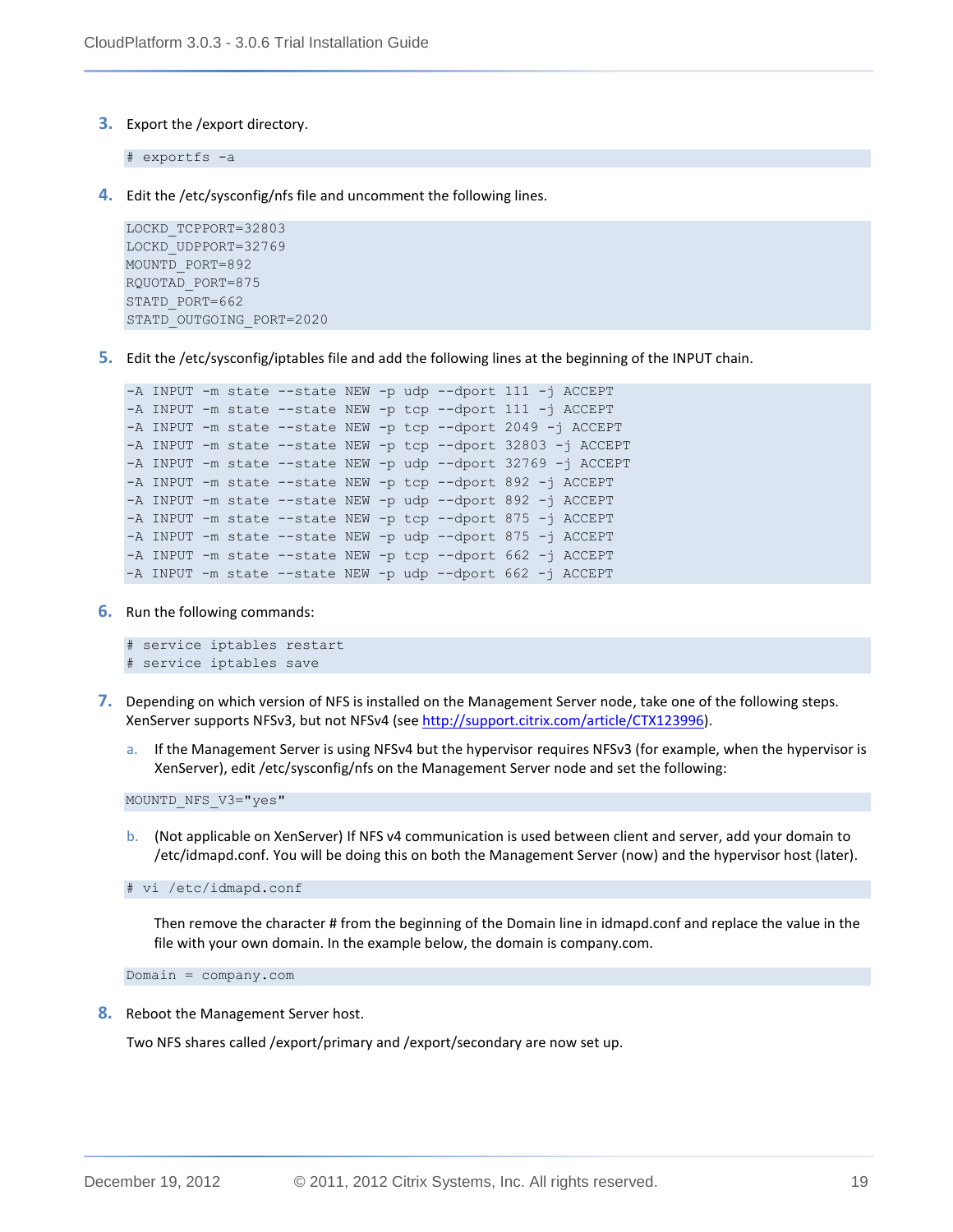### <span id="page-19-0"></span>**Prepare the System VM Template**

Secondary storage must be seeded with a template that is used for CloudPlatform system VMs.

**1.** On the Management Server, run the following command to retrieve and decompress the system VM template. If your secondary storage NFS share is not named /export/secondary, substitute your own name.

This process will require approximately 10 GB of free space on the local file system and up to 30 minutes each time it runs.

For XenServer:

```
# /usr/lib64/cloud/agent/scripts/storage/secondary/cloud-install-sys-tmplt -m 
/export/secondary -u http://download.cloud.com/templates/acton/acton-systemvm-
02062012.vhd.bz2 -h xenserver -F
```
For KVM:

```
# /usr/lib64/cloud/agent/scripts/storage/secondary/cloud-install-sys-tmplt -m 
/export/secondary -u http://download.cloud.com/templates/acton/acton-systemvm-
02062012.qcow2.bz2 -h kvm -F
```
When copying and pasting a command, be sure the command has pasted as a single line before executing. Some document viewers may introduce unwanted line breaks in copied text.

### <span id="page-19-1"></span>**Management Server Installation Complete! Next Steps**

Congratulations! You have now installed CloudPlatform Management Server and the database it uses to persist system data.



What should you do next?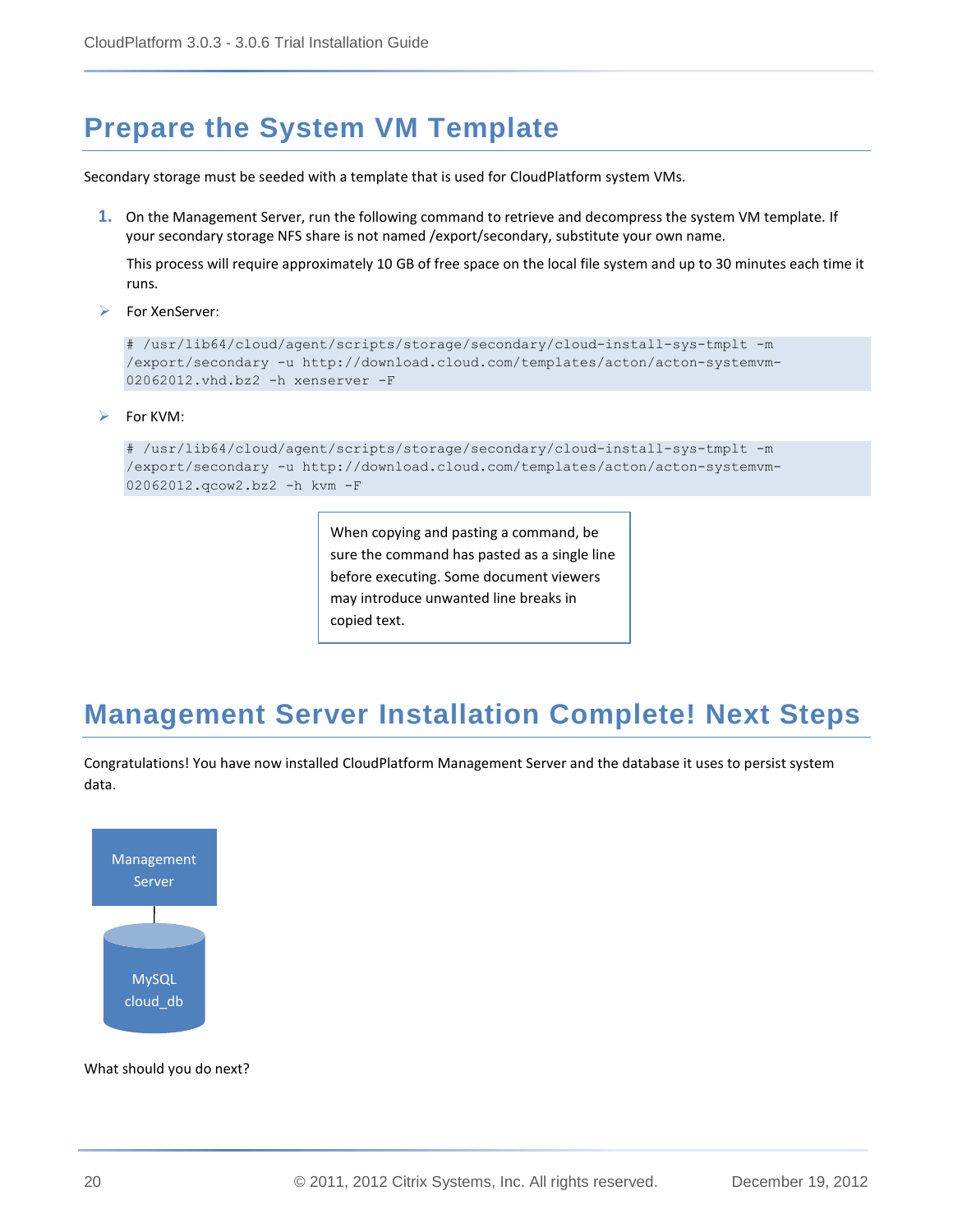- Even without adding any cloud infrastructure, you can run the UI to get a feel for what's offered and how you will interact with CloudPlatform on an ongoing basis. See [Log In to the CloudPlatform](#page-26-0) UI on page [27.](#page-26-0)
- When you're ready, install hypervisor software on your host, then use the CloudPlatform UI to add cloud infrastructure and try running some virtual machines on it. Start wit[h Hypervisor Installation](#page-21-0) on pag[e 22.](#page-21-0)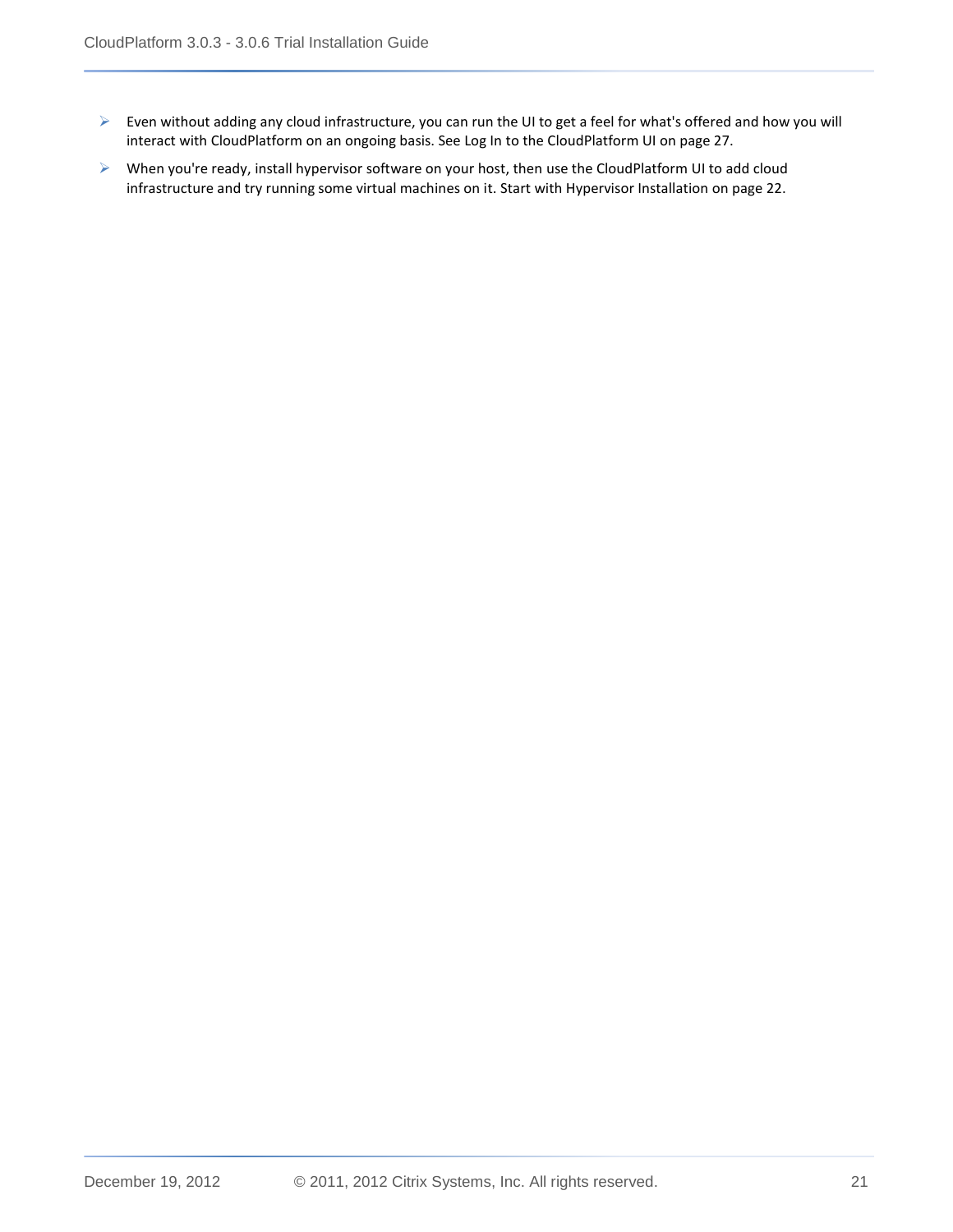## <span id="page-21-0"></span>**Hypervisor Installation**

Before you can add a compute host to your cloud, you must install hypervisor software. Make sure you have read and followed the instructions i[n Host/Hypervisor](#page-13-0) on page [14.](#page-13-0)

### <span id="page-21-1"></span>**Install XenServer Hypervisor on the Host**

If you have chosen to use XenServer in your trial installation, follow these steps. The alternative is to use KVM (see page [23\)](#page-22-0).

- **1.** Fro[m https://www.citrix.com/English/ss/downloads/,](https://www.citrix.com/English/ss/downloads/) download the appropriate version of XenServer for your CloudPlatform version.
	- XenServer 6.1 (for CloudPlatform 3.0.6)
	- XenServer 5.6 SP2 or 6.0.2 (for CloudStack 3.0.2 and CloudPlatform 3.0.3 3.0.5)
	- XenServer 6.0.2 (for CloudStack 3.0.1 and greater)
	- XenServer 6.0 (for CloudStack 3.0.0 only)
- **2.** Install XenServer on your hypervisor host machine. Follow the Citrix XenServer Installation Guide.
- **3.** In a trial installation, security groups are automatically enabled. For security groups to work on XenServer, you need to download and install the CloudPlatform XenServer Support Package (CSP). Download the CSP software onto the XenServer host from one of the following links:

For XenServer 6.0.2 (can be used with CloudStack 3.0.1 and greater, and CloudPlatform 3.0.3 - 3.0.5):

<http://download.cloud.com/releases/3.0.1/XS-6.0.2/xenserver-cloud-supp.tgz>

For XenServer 5.6 SP2 (can be used with CloudStack 3.0.2 and CloudPlatform 3.0.3 - 3.0.5):

<http://download.cloud.com/releases/2.2.0/xenserver-cloud-supp.tgz>

For XenServer 6.0 (can be used with CloudStack 3.0.0 only):

<http://download.cloud.com/releases/3.0/xenserver-cloud-supp.tgz>

- **4.** Extract the file:
	- # tar xf xenserver-cloud-supp.tgz
- **5.** Run the following script:

# xe-install-supplemental-pack xenserver-cloud-supp.iso

**6.** If the XenServer host is part of a zone that uses basic networking, disable Open vSwitch (OVS):

# xe-switch-network-backend bridge

Restart the host machine when prompted.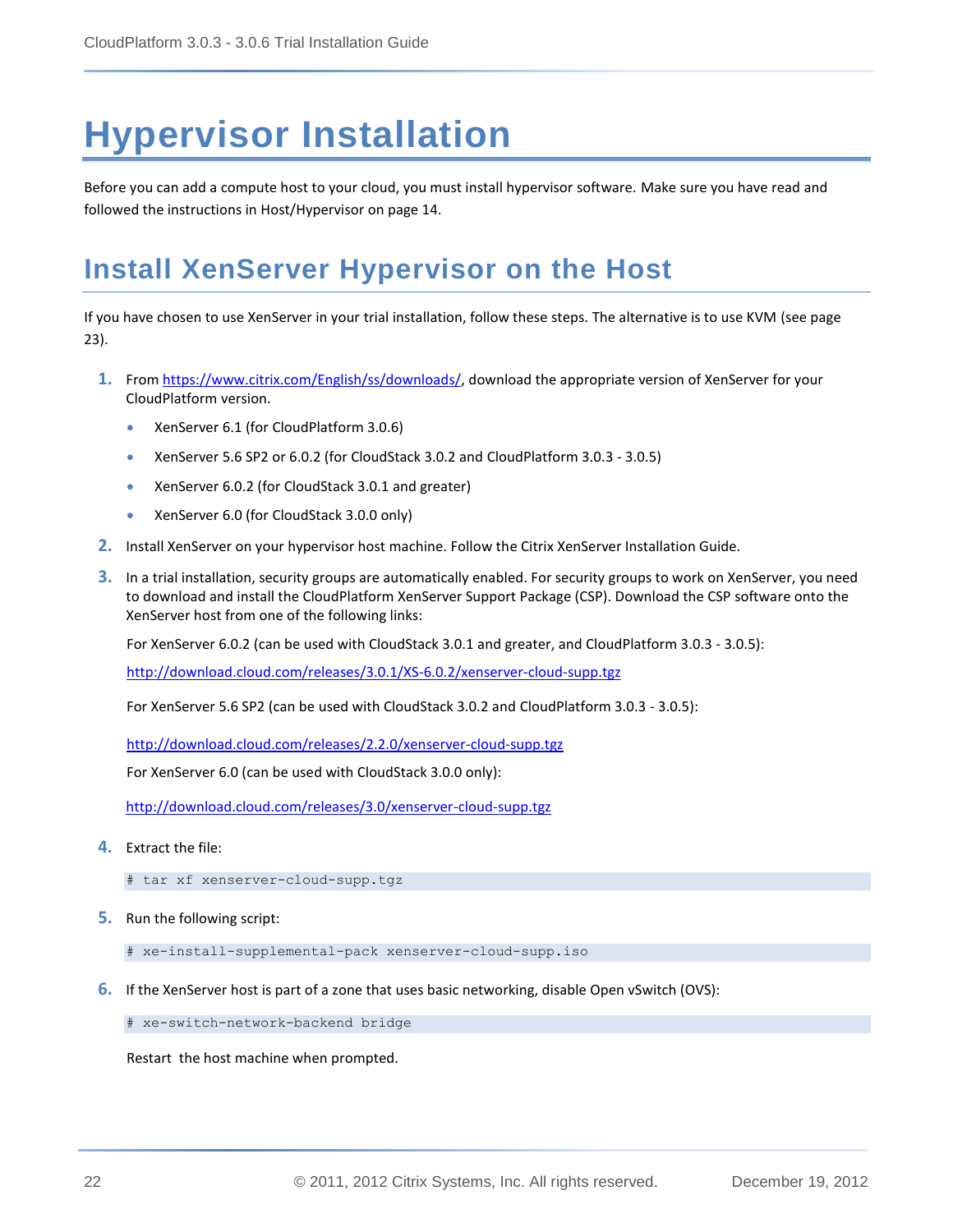**7.** It is recommended that you test to be sure the steps i[n Prepare NFS Shares](#page-17-0) for Storage on pag[e 18](#page-17-0) have been successful. On the hypervisor host, try to mount the /export directories. For example (substitute your own management server name):

```
# mkdir /primarymount 
# mount -t nfs <management-server-name>:/export/primary /primarymount 
# touch testfile
# umount /primarymount 
# mkdir /secondarymount 
# mount -t nfs <management-server-name>:/export/secondary /secondarymount
# touch testfile 
# umount /secondarymount
```
**8.** Log into the Prepared NFS Storage Server and verify that the "testfile" is present in the /export/primary and /export/secondary directories.

### <span id="page-22-0"></span>**Install KVM Hypervisor on the Host**

If you have chosen to use KVM in your trial installation, follow these steps. The alternative is to use XenServer (see page [22\)](#page-21-1).

The material in this section doesn't duplicate KVM installation documentation, but it does give some CloudPlatform-specific tweaks.

#### <span id="page-22-1"></span>**Supported Operating Systems for KVM**

KVM is included with a variety of Linux-based operating systems. Those supported for use with CloudPlatform can be downloaded from the following websites and installed by following the Installation Guide provided with each operating system. Within a cluster, all KVM hosts must be running the same operating system.

Officially supported OS version for KVM hosts:

- RHEL 6.2[: https://access.redhat.com/downloads](https://access.redhat.com/downloads)
- $\triangleright$  It is highly recommended that you purchase a RHEL support license. Citrix support can not be responsible for helping fix issues with the underlying OS.

#### <span id="page-22-2"></span>**System Requirements for KVM Hosts**

- $\triangleright$  Must be certified as compatible with the selected operating system. For example, see the RHEL Hardware Compatibility Guide a[t https://hardware.redhat.com/](https://hardware.redhat.com/)**.**
- Must support HVM (Intel-VT or AMD-V enabled).
- $\triangleright$  Within a single cluster, the hosts must be homogenous. The CPUs must be of the same type, count, and feature flags.
- $\triangleright$  Within a single cluster, the hosts must be of the same kernel version. For example, if one host is RHEL6 64 bit, they must all be RHEL6 64 bit.
- ▶ 64-bit x86 CPU (more cores results in better performance)
- Hardware virtualization support required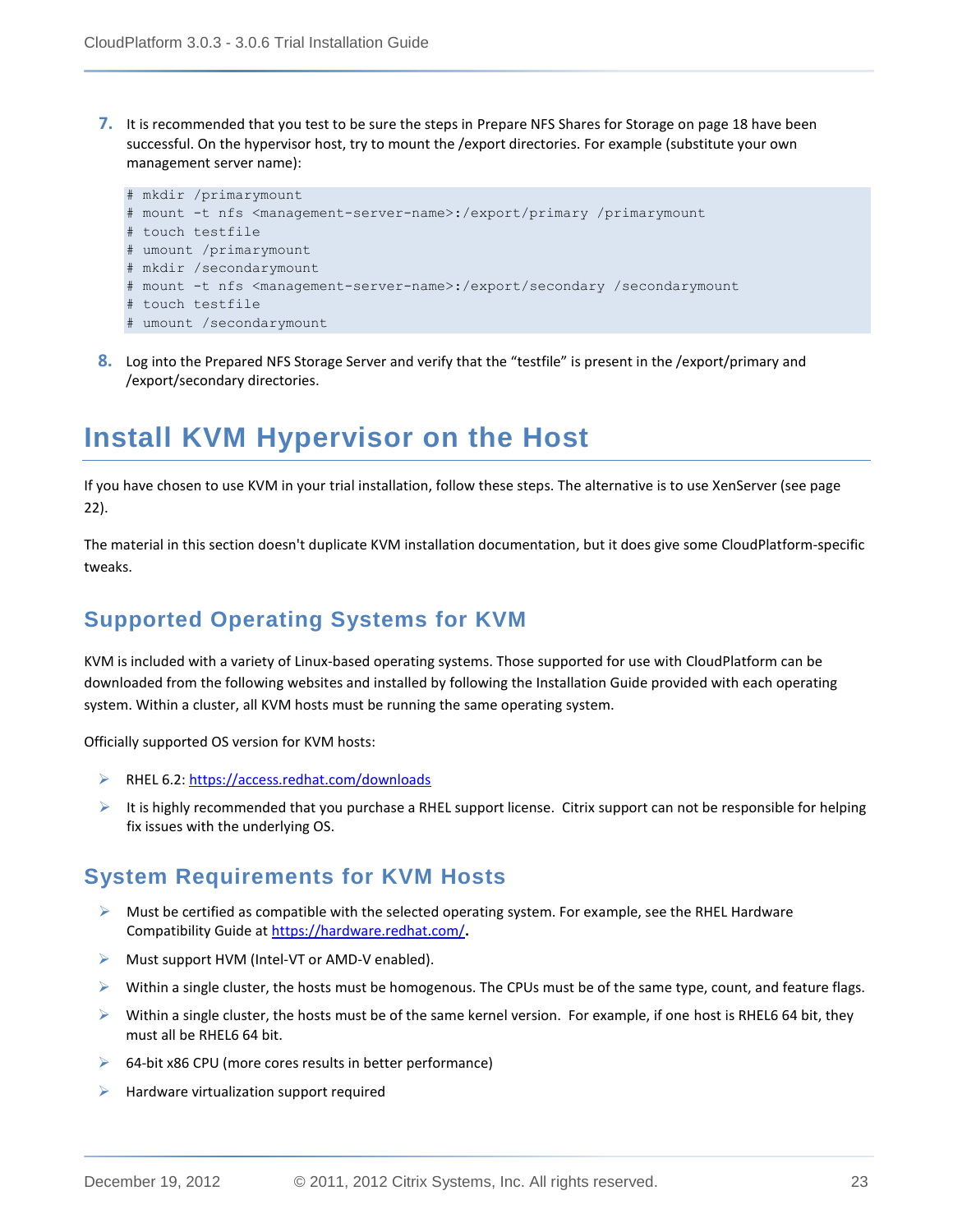- $\triangleright$  4 GB of memory
- 36 GB of local disk
- At least 1 NIC
- $\triangleright$  Statically allocated IP Address
- $\triangleright$  Be sure all the hotfixes provided by the hypervisor vendor are applied. Track the release of hypervisor patches through your hypervisor vendor's support channel, and apply patches as soon as possible after they are released. CloudPlatform will not track or notify you of required hypervisor patches. It is essential that your hosts are completely up to date with the provided hypervisor patches. The hypervisor vendor is likely to refuse to support any system that is not up to date with patches.

#### **WARNING**

The lack of up-do-date hotfixes can lead to data corruption and lost VMs.

#### <span id="page-23-0"></span>**KVM Installation Steps**

- **1.** Download one of the operating systems that include KVM (see [Supported Operating Systems for KVM](#page-22-1) on page [23\)](#page-22-1) and install it by following the Installation Guide provided with your chosen operating system.
- **2.** After installation, perform the following configuration tasks, which are described in the next few sections:
	- **Install the CloudPlatform agent on the host (p. [24\)](#page-23-1)**
	- Time synchronization (p[. 25\)](#page-24-0)

#### <span id="page-23-1"></span>**Installing the CloudPlatform Agent on a KVM Host**

Each KVM host must have the CloudPlatform Agent installed on it. Install the CloudPlatform Agent on each host using the following steps. Some of the steps in the installation procedure apply only to hosts running certain operating systems; these are noted at the beginning of the step.

- **1.** Log in to the KVM host as root.
- **2.** Check for a fully qualified hostname.

# hostname --fqdn

This should return a fully qualified hostname such as "kvm1.lab.example.org". If it does not edit /etc/hosts so that it does.

**3.** Remove qemu-kvm. CloudPlatform provides a patched version.

# yum erase qemu-kvm

- **4.** If you do not have a Red Hat Network account, you need to prepare a local Yum repository.
	- a. If you are working with a physical host, insert the RHEL 6.2 installation CD. If you are using a VM, attach the RHEL6 ISO.
	- b. Mount the CDROM to /media.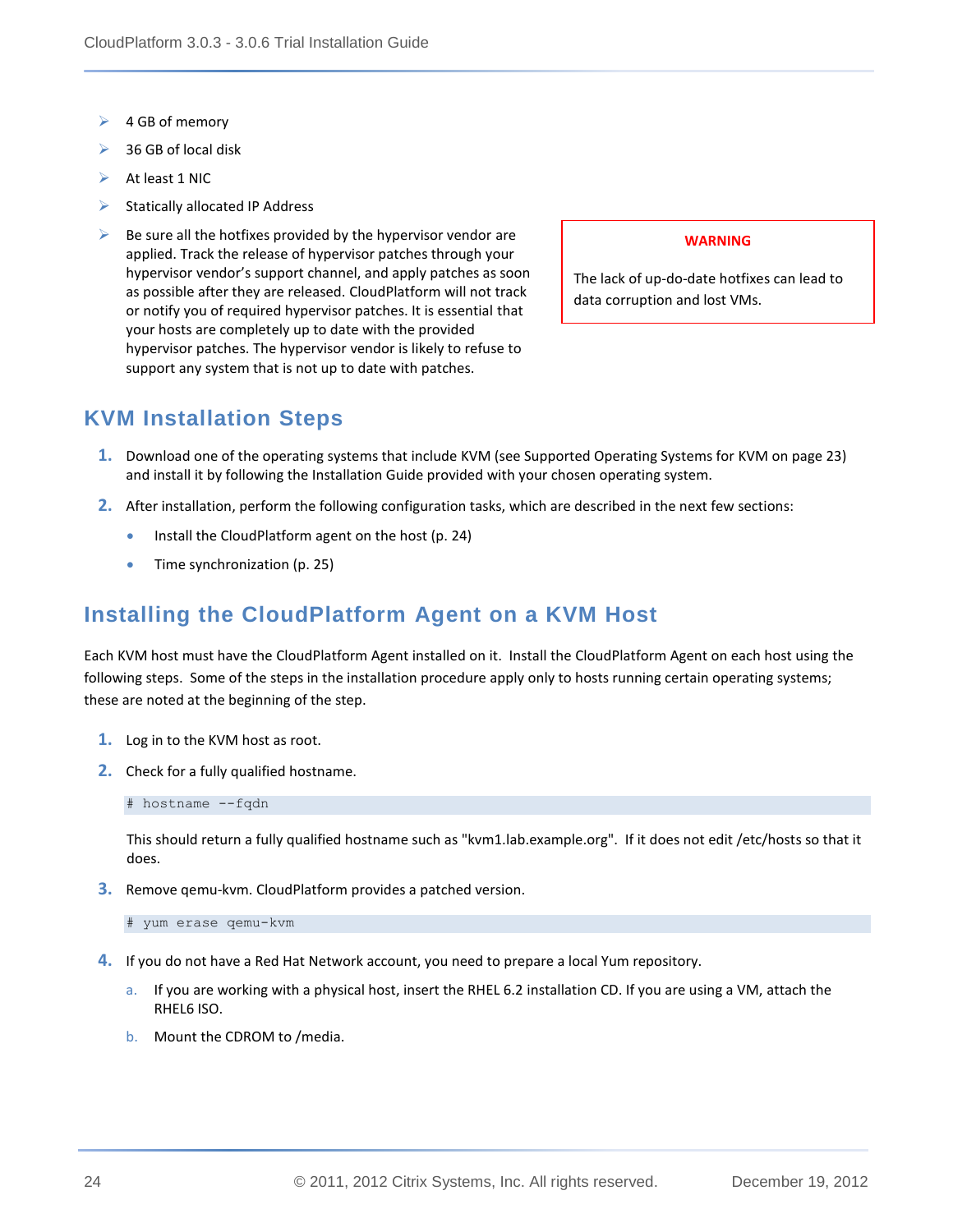c. Create a repo file at /etc/yum.repos.d/rhel6.repo. In the file, insert the following lines:

```
[rhel]
name=rhel6
baseurl=file:///media
enabled=1
gpgcheck=0
```
**5.** Install the CloudPlatform packages. You should have a file in the form of "CloudStack-VERSION-N-OSVERSION.tar.gz".

Untar the file and then run the install.sh script inside it. Replace the file and directory names below with those you are using:

```
# tar xzf CloudStack-VERSION-N-OSVERSION.tar.gz
# cd CloudStack-VERSION-N-OSVERSION
# ./install.sh
```
You should see a few messages as the installer prepares, followed by a list of choices.

**6.** Choose "A" to install the Agent software.

> A

**7.** When the agent installation is finished, log in to the host as root and run the following commands to start essential services (the commands might be different depending on your OS):

```
# service rpcbind start
# service nfs start
# chkconfig nfs on
# chkconfig rpcbind on
```
**8.** If NFS v4 communication is used between client and server, add your domain to /etc/idmapd.conf. You should have already done this on the Management Server host.

# vi /etc/idmapd.conf

Remove the character # from the beginning of the Domain line in idmapd.conf and replace the value in the file with your own domain. In the example below, the domain is company.com.

Domain = company.com

**9.** It is recommended that you test to be sure the steps in [Prepare NFS Shares](#page-17-0) for Storage on page [18](#page-17-0) have been successful. On the hypervisor host, try to mount the /export directories.

For example (substitute your own management server name):

```
# mkdir /primarymount
# mount -t nfs <management-server-name>:/export/primary /primarymount
# umount /primarymount
# mkdir /secondarymount
# mount -t nfs <management-server-name>:/export/secondary /secondarymount
# umount /secondarymount
```
#### <span id="page-24-0"></span>**Time Synchronization**

The host must be set to use NTP. All hosts in a pod must have the same time.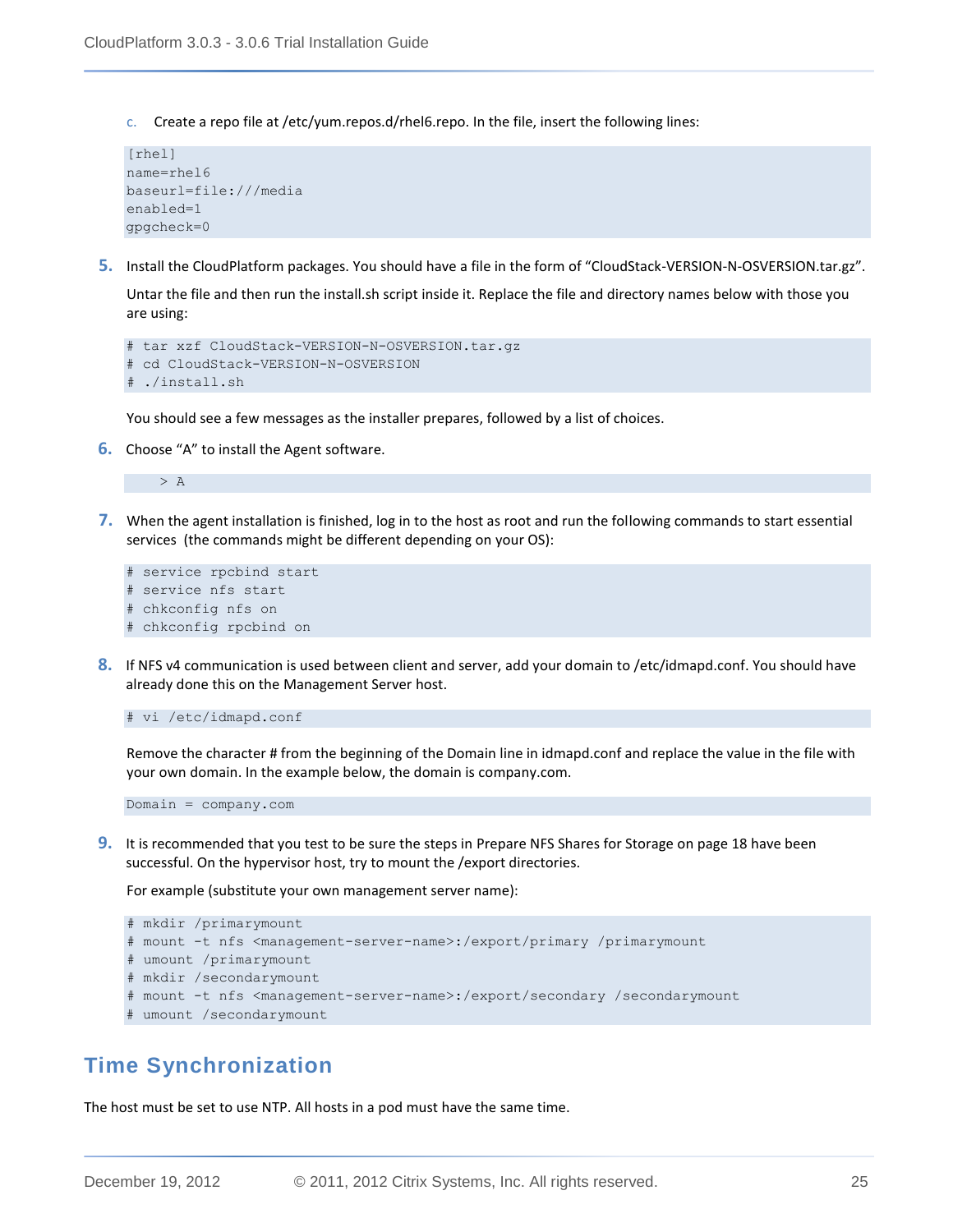**1.** Install NTP.

# yum install ntp

**2.** Edit the NTP configuration file to point to your NTP server.

# vi /etc/ntp.conf

Add one or more server lines in this file with the names of the NTP servers you want to use. For example:

```
server 0.xenserver.pool.ntp.org
server 1.xenserver.pool.ntp.org
server 2.xenserver.pool.ntp.org
server 3.xenserver.pool.ntp.org
```
**3.** Restart the NTP client.

# service ntpd restart

**4.** Make sure NTP will start again upon reboot.

# chkconfig ntpd on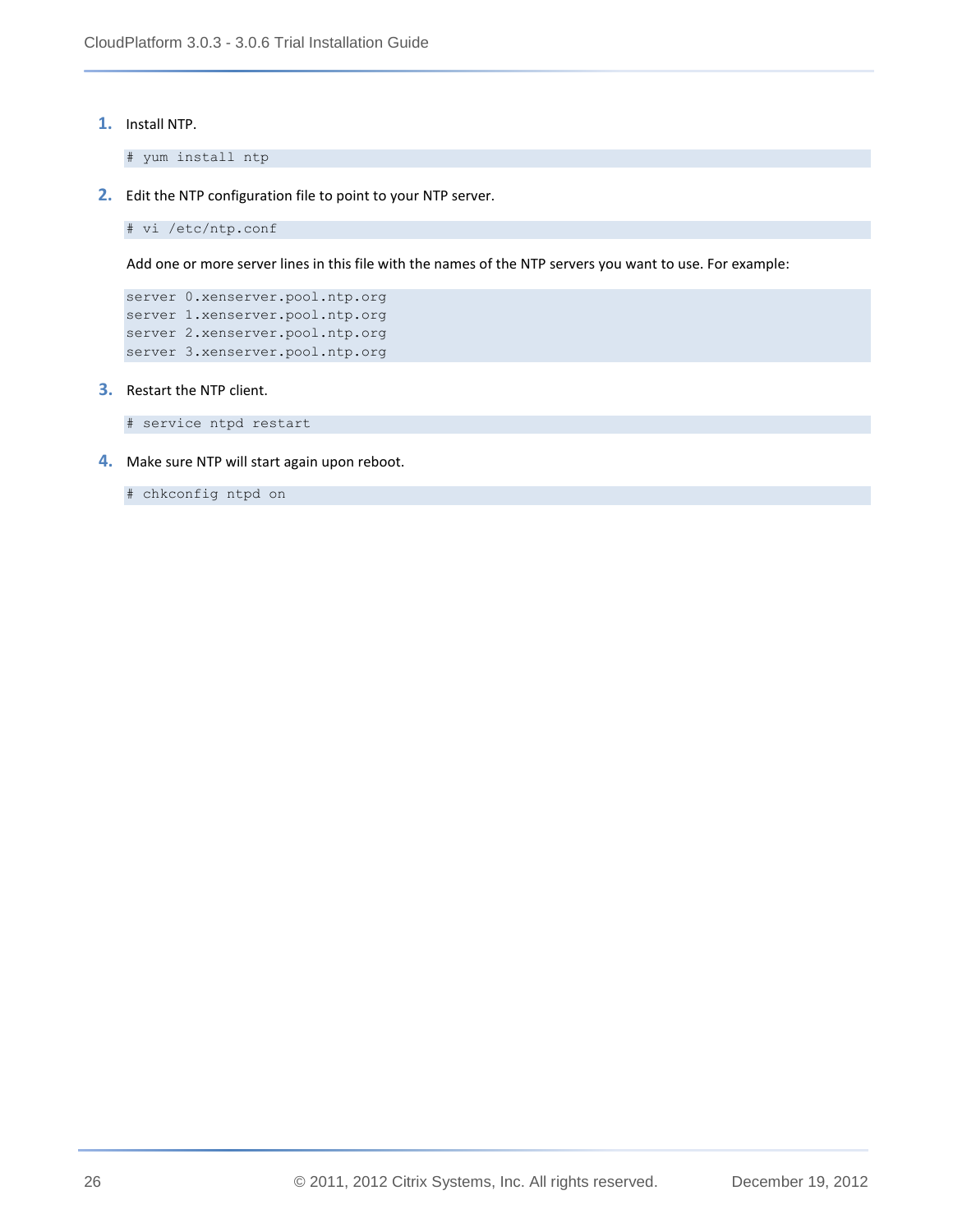## <span id="page-26-0"></span>**Log In to the CloudPlatform UI**



After the Management Server software is installed and running, you can run the CloudPlatform user interface. This UI is there to help you provision, view, and manage your cloud infrastructure.

**1.** Open your favorite Web browser and go to this URL. Substitute the IP address of your own machine:

http://<management-server-ip-address>:8080/client

The default username and password are "admin" and "password". Use these to login to the CloudPlatform UI. The first time you start the UI after a fresh Management Server installation, a guided tour splash page appears.

- **2.** Choose "Continue with basic installation." You're just trying CloudPlatform, and you want a guided walkthrough of the simplest possible configuration so that you can get started using CloudPlatform right away. We'll help you set up a cloud with the following features: a single machine that runs CloudPlatform software and uses NFS to provide storage; a single machine running VMs under the XenServer or KVM hypervisor; and a shared public network.
- **3.** When prompted, choose a new password.

You are logging in as the root administrator. This account manages the CloudPlatform deployment, including physical infrastructure. The root administrator can modify configuration settings to change basic functionality, create or delete user accounts, and take many actions that should be performed only by an authorized person. Please change the default password to a new, unique password.

**4.** The prompts in the screens that follow should give you all the information you need, but if you want just a bit more detail, you can follow along in this Guide. Continue t[o Provision Your Cloud Infrastructure](#page-27-0) on pag[e 28.](#page-27-0)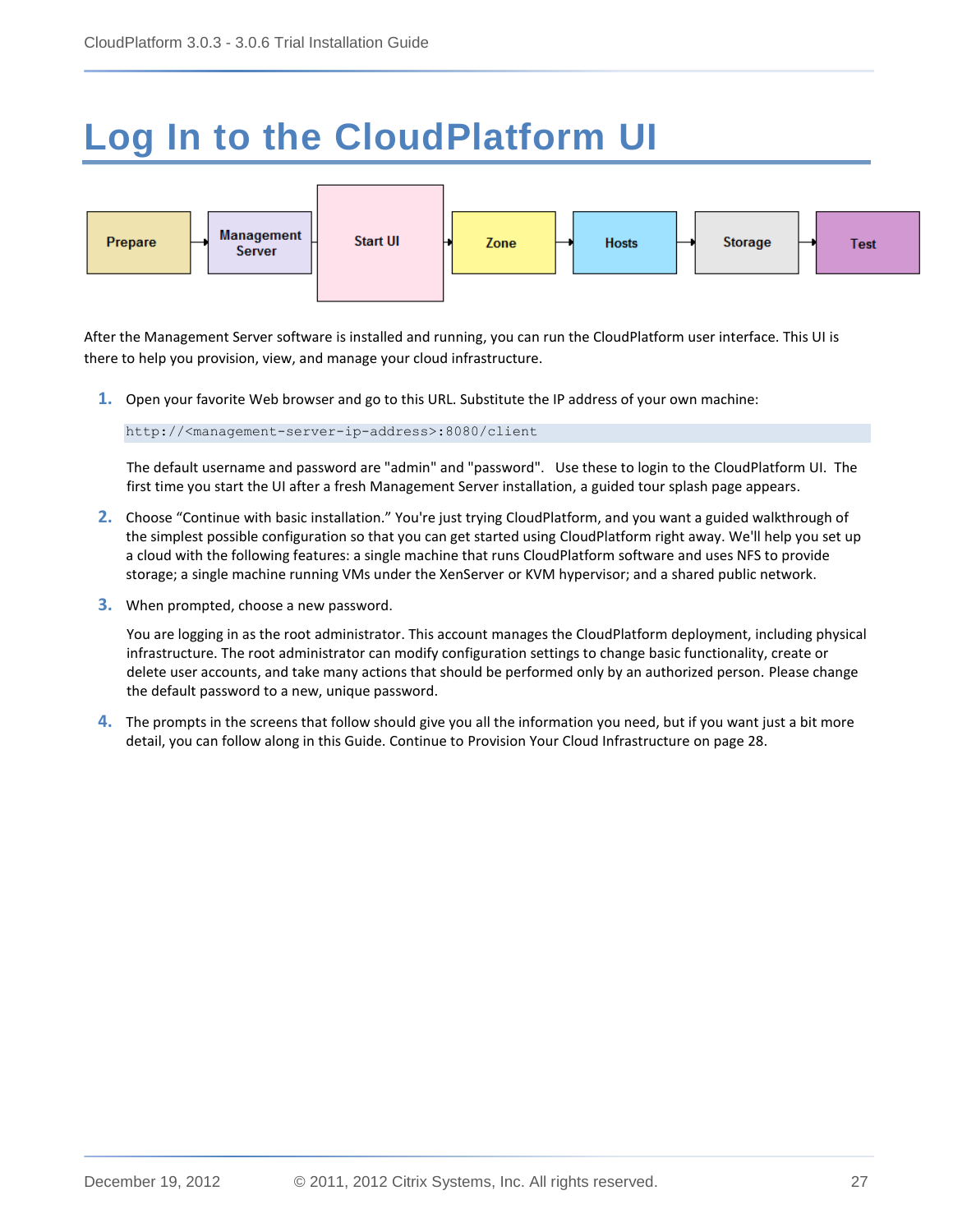## <span id="page-27-0"></span>**Provision Your Cloud Infrastructure**

After the Management Server is installed and running, you need to add the compute resources for it to manage. This section tells how to use the CloudPlatform UI to describe your infrastructure to CloudPlatform.

Log in to the CloudPlatform UI (see p[. 27\)](#page-26-0), then follow these procedures to provision your cloud infrastructure:

- **1.** [Add a Zone](#page-28-0) on page [29](#page-28-0)
- **2.** [Add a Pod](#page-30-0) on pag[e 31](#page-30-0)
- **3.** Add a [Cluster](#page-32-0) on page [33](#page-32-0)
- **4.** [Add a Host](#page-34-0) on pag[e 35](#page-34-0)
- **5.** [Add Primary Storage](#page-36-0) on page [37](#page-36-0)
- **6.** [Add Secondary Storage](#page-37-0) on pag[e 38](#page-37-0)
- **7.** [Initialization and Testing](#page-38-0) on page [39](#page-38-0)

#### **Background Concepts**

See [Cloud Infrastructure](#page-9-0) Overview on page [10.](#page-9-0)

When you have finished with these steps, you will have a deployment with the following basic structure:



Conceptual view of a basic deployment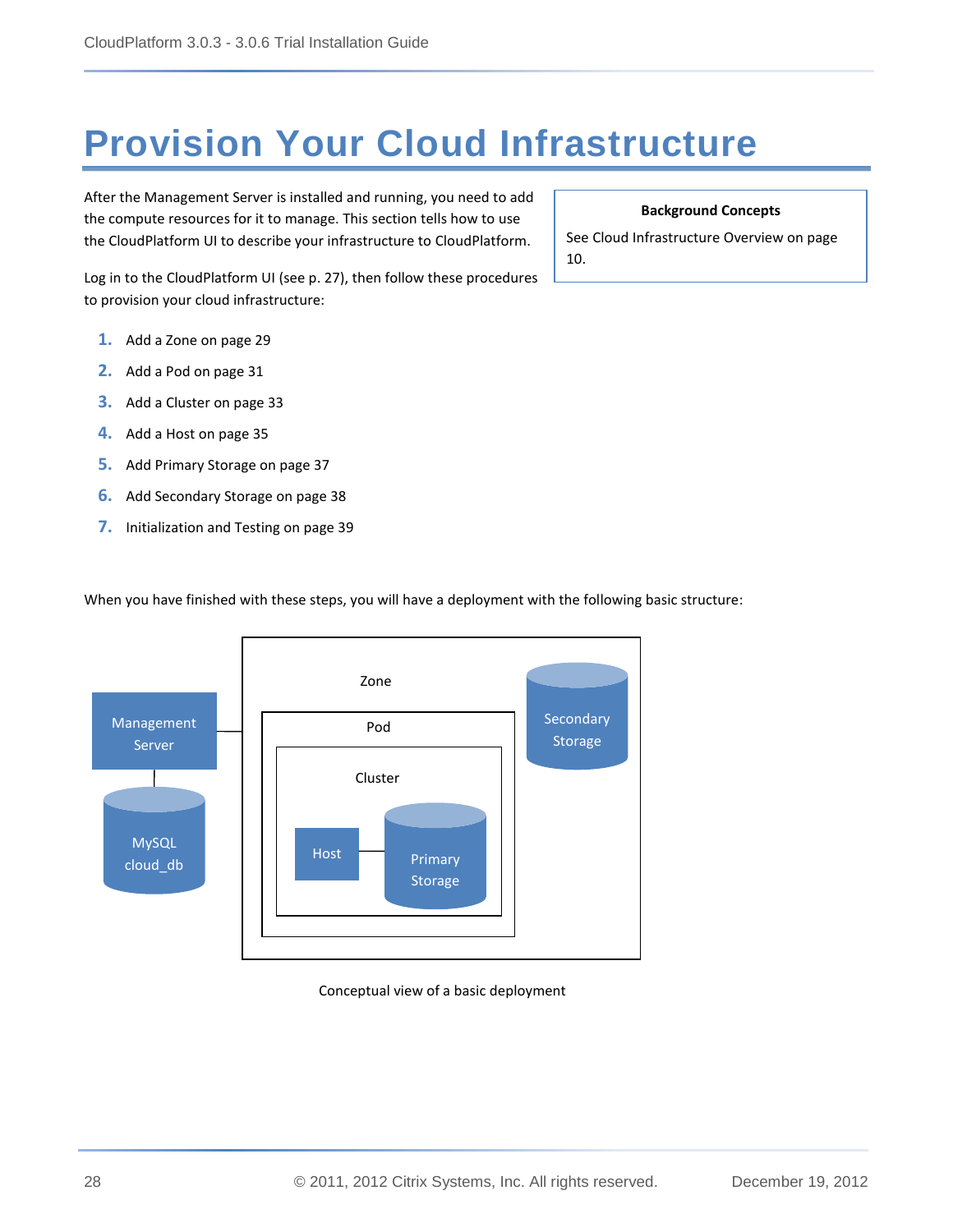## <span id="page-28-0"></span>**Add a Zone**



### <span id="page-28-1"></span>**About Zones**

A zone is the largest organizational unit within a CloudPlatform deployment. A zone typically corresponds to a single datacenter, although it is permissible to have multiple zones in a datacenter. The benefit of organizing infrastructure into zones is to provide physical isolation and redundancy. For example, each zone can have its own power supply and network uplink, and the zones can be widely separated geographically (though this is not required).

A zone consists of:

- $\triangleright$  One or more pods. Each pod contains one or more clusters of hosts and one or more primary storage servers.
- Secondary storage, which is shared by all the pods in the zone.



In the trial installation, you will have a single zone with one pod, a single-host cluster, one primary storage, and one secondary storage.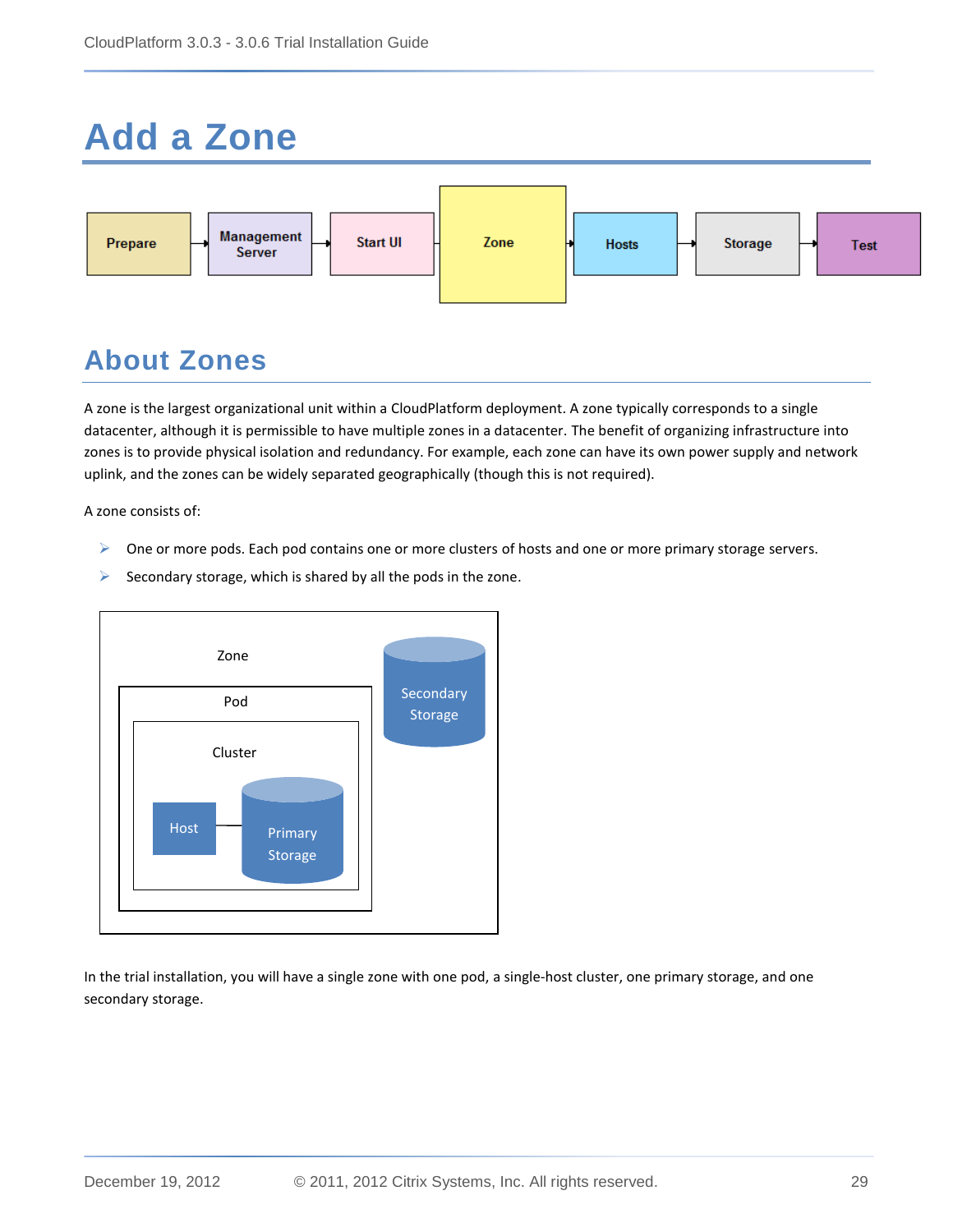### <span id="page-29-0"></span>**Adding a Zone**

These steps assume you have already logged in to the CloudPlatform UI and chosen Basic Installation (see p. [27\)](#page-26-0). The Zone page of the Installation Wizard appears.

- **1.** Enter the following details.
	- **Name**. A name for the zone.
	- **DNS 1 and DNS2**. These are DNS servers for use by guest VMs in the zone. These DNS servers will be accessed via the public network you will add later. The public IP addresses for the zone must have a route to the public DNS server named here.

CloudStack distinguishes between internal and public DNS. Internal DNS is assumed to be capable of resolving internal-only hostnames, such as your NFS server's DNS name. Public DNS is provided to the guest VMs to resolve public IP addresses. You can enter the same DNS server for both types, but if you do so, you must make sure that both internal and public IP addresses can route to the DNS server.

- **Internal DNS 1 and Internal DNS2**. These are DNS servers for use by system VMs in the zone. These DNS servers will be accessed via the private network interface of the System VMs. The private IP address you provide for the pods must have a route to the internal DNS server named here.
- **2.** Click Continue.

Your zone is now added.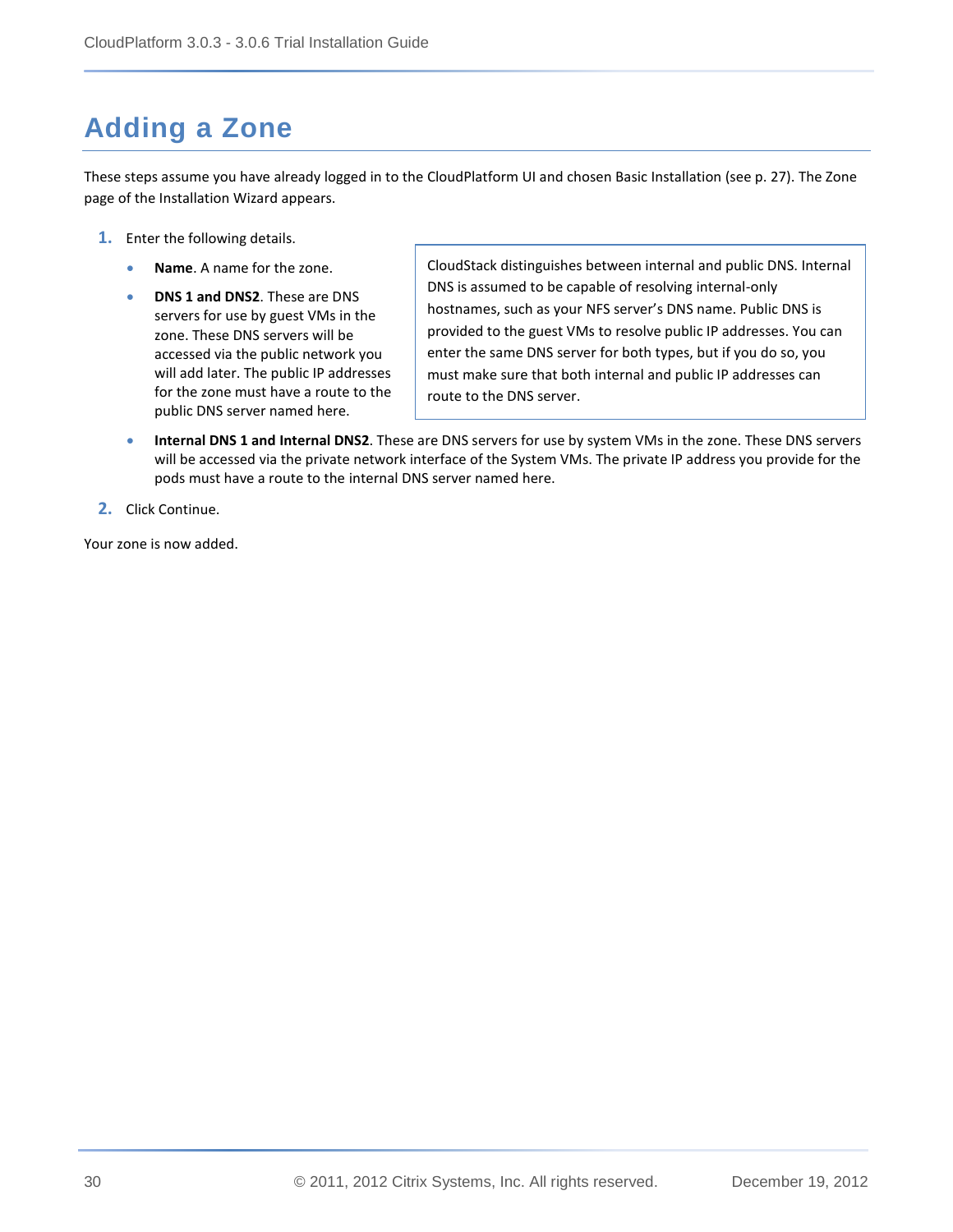## <span id="page-30-0"></span>**Add a Pod**

### <span id="page-30-1"></span>**About Pods**

A pod often represents a single rack. Hosts in the same pod are in the same subnet.

A pod is the second-largest organizational unit within a CloudPlatform deployment. Pods are contained within zones. Each zone can contain one or more pods; in the trial installation, you will have just one pod in your zone.

A pod consists of one or more clusters of hosts and one or more primary storage servers.



In the trial installation, you will have just one cluster in your pod.

### <span id="page-30-2"></span>**Adding a Pod**

These steps assume you have already logged in to the CloudPlatform UI, chosen Basic Installation, and added a zone.

- **1.** Click Continue. The Add Pod screen appears.
- **2.** Enter the following details.
	- **Name**. A name for the pod.
	- **Gateway**. The gateway for the hosts in that pod.
	- **Netmask**. The netmask in use on the subnet the guests will use.
	- **IP Range**: This is the reserved IP range in the private network that CloudPlatform uses to manage various system VMs, such as Secondary Storage VMs, Console Proxy VMs, and DHCP. These IP addresses are taken from the same subnet as computing servers. You therefore need to make sure computing servers and Management Servers use IP addresses outside of this range. These two values combine to give the system control over a certain IP address range, and leave you in control of allocation for IP addresses in the CIDR but outside of the start and end range. For example, suppose we have start=192.168.154.2 and end=192.168.154.7. CloudPlatform can use .2 to .7 for System VMs, leaving .8 to .254 for the Management Server and hypervisor host.
- **3.** Click Continue.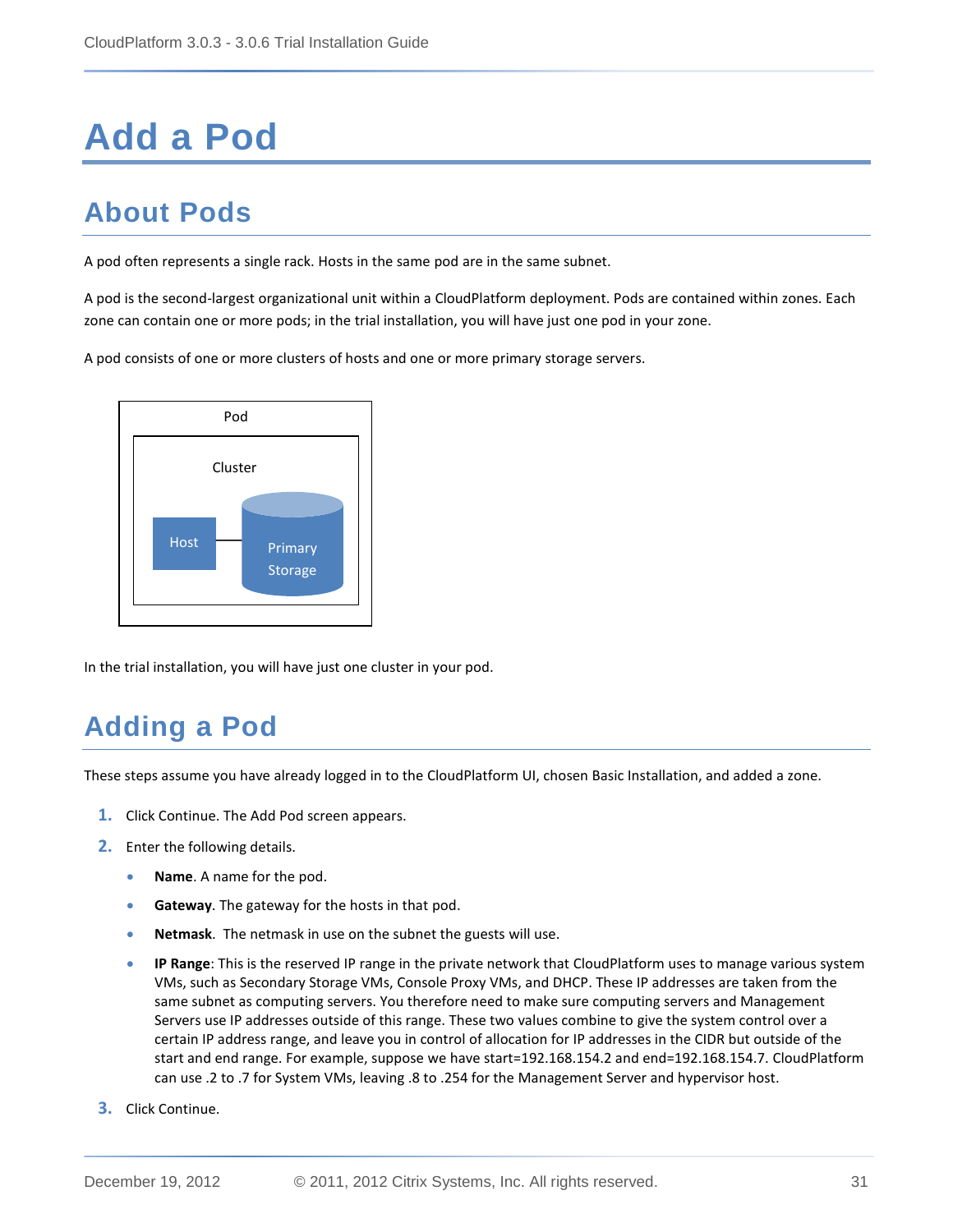- **4.** The Add Guest Network screen appears.
- **5.** Enter the following details.
	- **Gateway**. The gateway that the guests should use.
	- **Netmask**. The netmask in use on the subnet the guests will use.
	- **IP Range**. The range of IP addresses that will be available for allocation to guests in this zone.
- **6.** Click Continue.

Your pod is now added.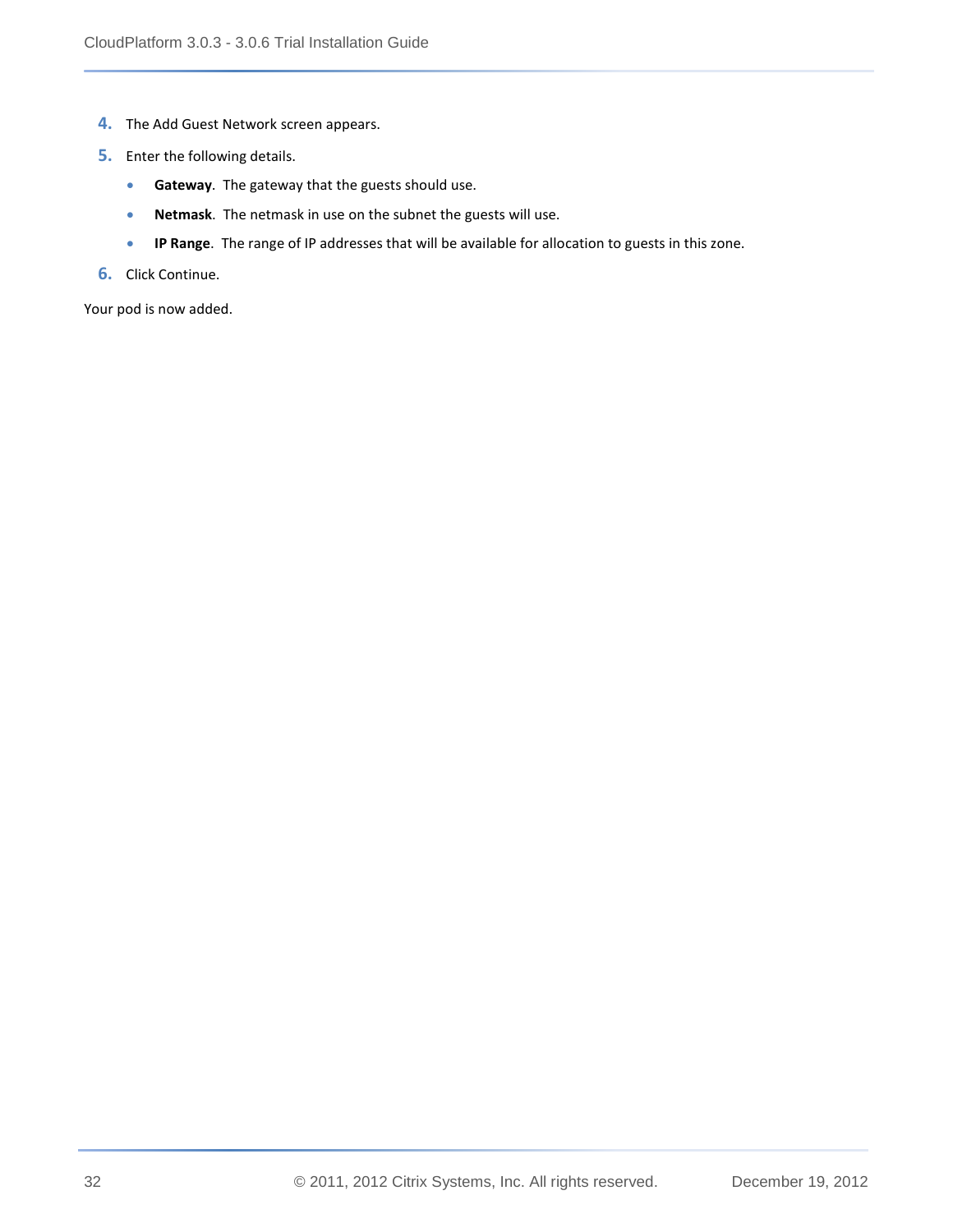## <span id="page-32-0"></span>**Add a Cluster**



You need to tell CloudPlatform about the hosts that it will manage. Hosts exist inside clusters, so before you begin adding hosts to the cloud, you must add at least one cluster.

### <span id="page-32-1"></span>**About Clusters**

A cluster provides a way to group hosts. The hosts in a cluster all have identical hardware, run the same hypervisor, are on the same subnet, and access the same shared storage. Virtual machine instances (VMs) can be live-migrated from one host to another within the same cluster, without interrupting service to the user.

A cluster is the third-largest organizational unit within a CloudPlatform deployment. Clusters are contained within pods, and pods are contained within zones.

A cluster consists of one or more hosts and one or more primary storage servers. CloudPlatform allows multiple clusters in a cloud deployment. For a trial installation, we only need one cluster containing a single host and primary storage.



### <span id="page-32-2"></span>**Add a Cluster**

These steps assume you have already logged in to the CloudPlatform UI, chosen Basic Installation, and added a zone and pod.

- **1.** Click Continue. The Add Cluster screen appears.
- **2.** In Hypervisor, select XenServer or KVM.
- **3.** Enter a name for the cluster. This can be text of your choosing and is not used by CloudPlatform.
- **4.** Click Continue.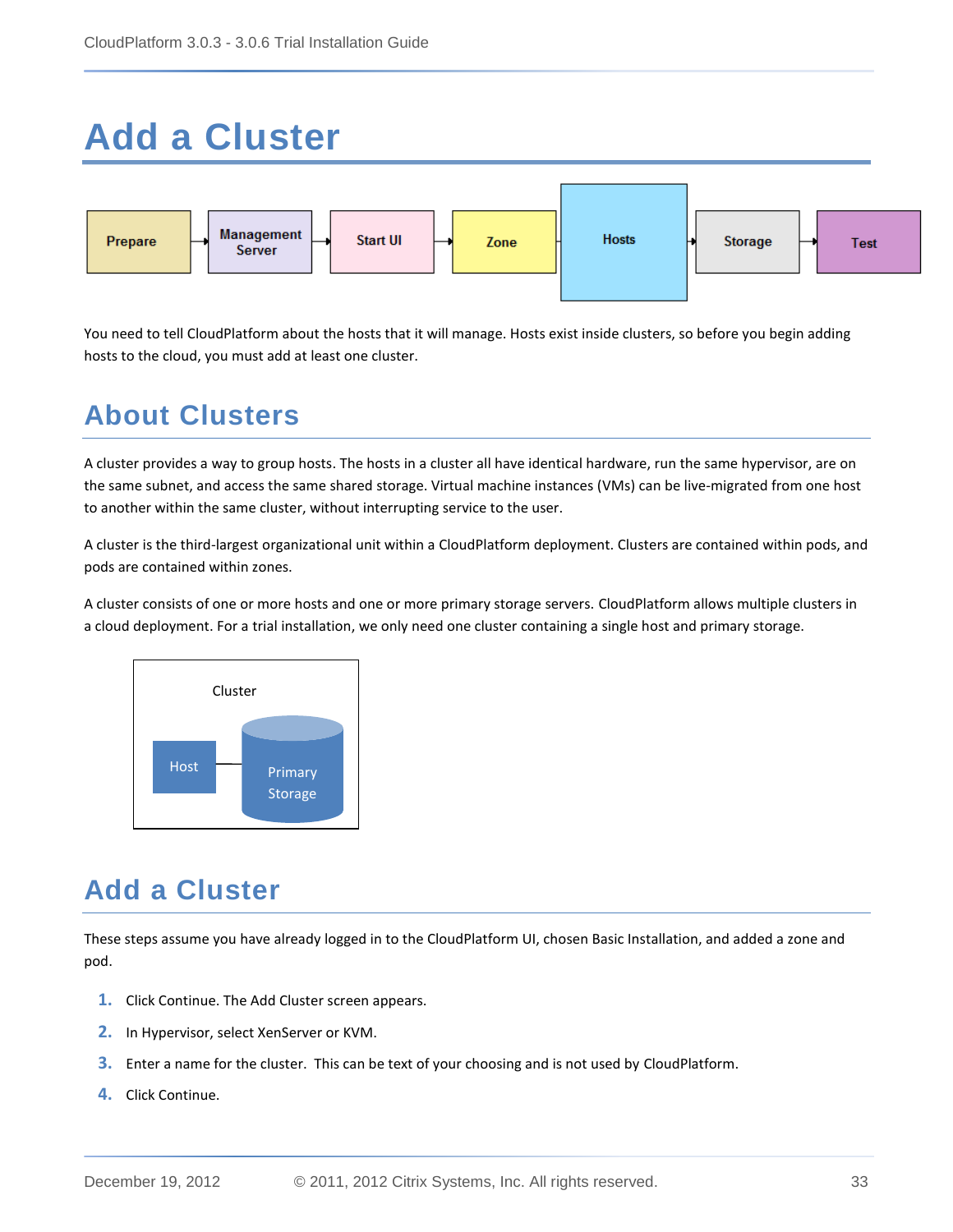Your cluster is now added.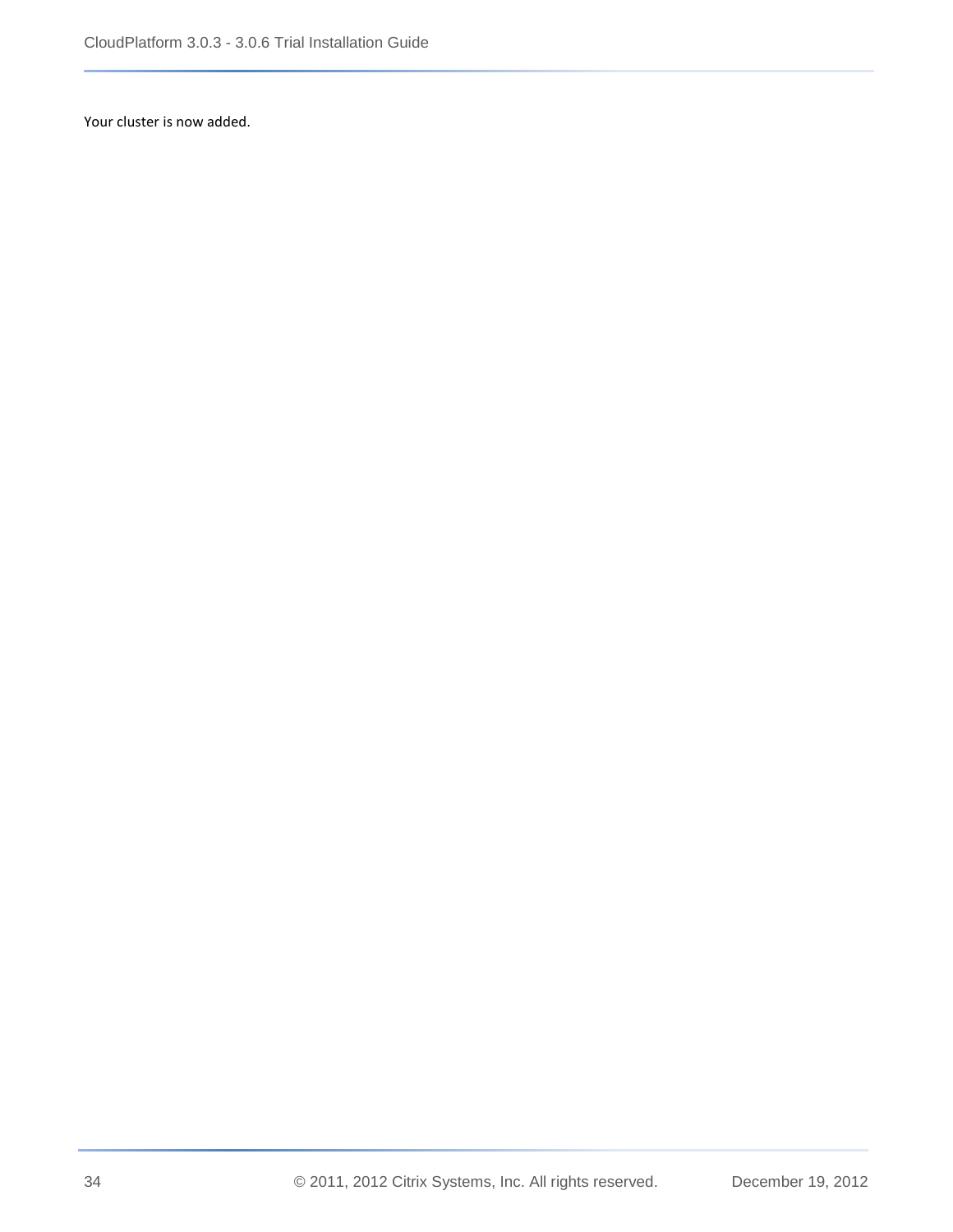## <span id="page-34-0"></span>**Add a Host**



After adding a cluster to your CloudPlatform configuration, you can start adding hosts. Each cluster can contain one or more hosts (see Best Practices in the Installation Guide for some hints on practical limits). In a trial installation, you need only one host.

### <span id="page-34-1"></span>**About Hosts**

A host is a single computer. Hosts provide the computing resources that run the guest virtual machines. Each host has hypervisor software installed on it to manage the guest VMs. For example, a Linux KVM-enabled server, a Citrix XenServer server, and an ESXi server are hosts. In a trial installation, we use a single host running XenServer or KVM.

The host is the smallest organizational unit within a CloudPlatform deployment. Hosts are contained within clusters, clusters are contained within pods, and pods are contained within zones.

Hosts in a CloudPlatform deployment:

- $\triangleright$  Provide the CPU, memory, storage, and networking resources needed by the virtual machines
- $\triangleright$  Interconnect using a high bandwidth TCP/IP network and connect to the Internet
- $\triangleright$  May have different capacities (different CPU speeds, different amounts of RAM, etc.), although the hosts within a cluster must all be homogeneous

For a host to function in CloudPlatform, you must do the following:

- $\triangleright$  Install hypervisor software on the host
- $\triangleright$  Assign an IP address to the host
- <span id="page-34-2"></span> $\triangleright$  Ensure the host is connected to the CloudPlatform Management Server

### **Add the Host to CloudPlatform**

When you add a hypervisor host to CloudPlatform, the host must not have any VMs already running.

These steps assume you have already installed XenServer or KVM on your host (se[e Hypervisor Installation](#page-21-0) on page [22\)](#page-21-0), logged in to the CloudPlatform UI, chosen Basic Installation, and added a zone, pod, and cluster.

- **1.** Click Continue. The Add Host screen appears.
- **2.** Provide the following details.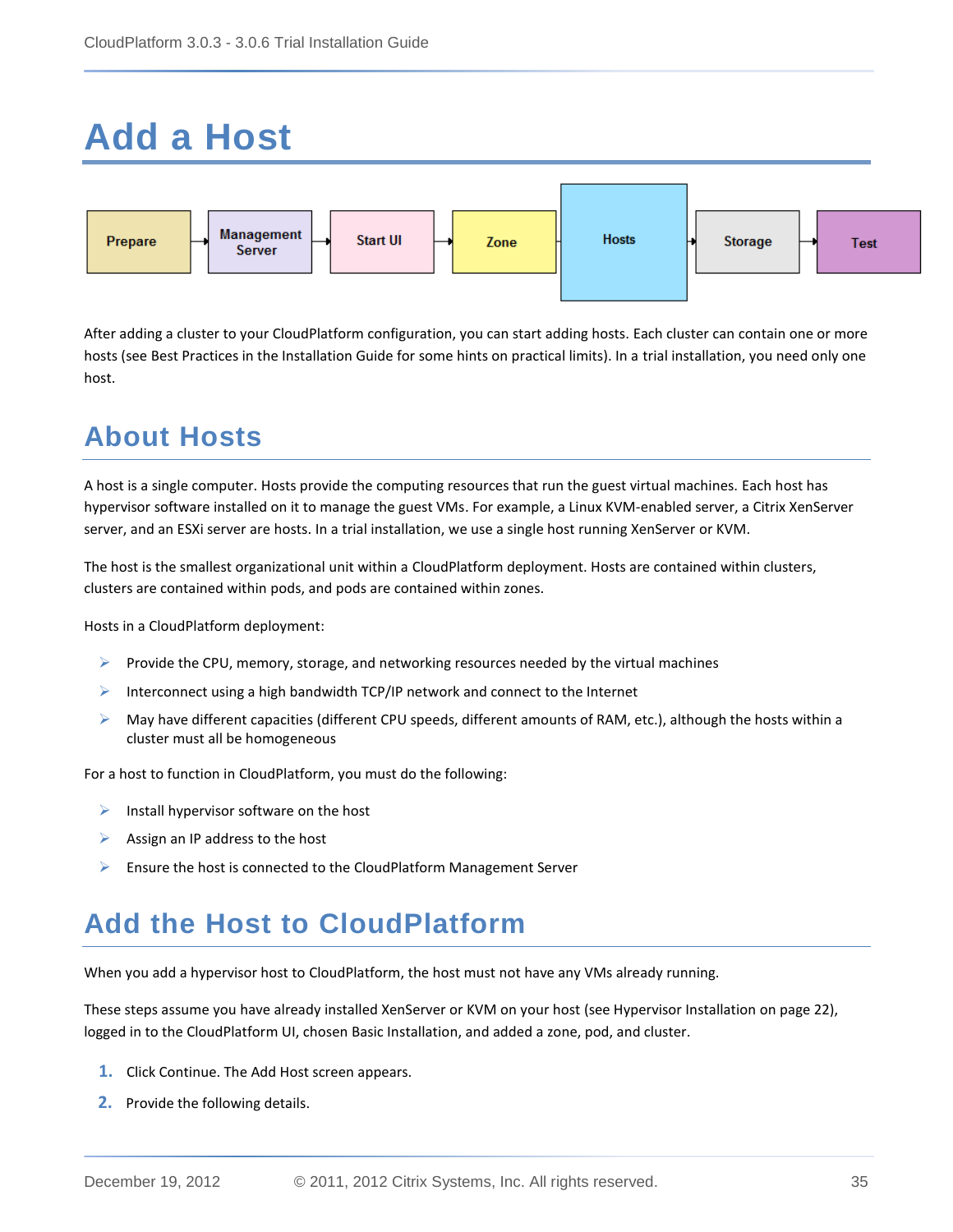- **Host Name**. The DNS name or IP address of the host.
- **Username**. The username must be root.
- **Password**. This is the password for the user named above (from your hypervisor install).
- **Host tags.** (Optional) Any labels that you use to categorize hosts for ease of maintenance. For example, you can set to the cloud's HA tag (defined in the ha.tag global configuration parameter) if you want this host to be used only for VMs with the "high availability" feature enabled. For more information, see HA-Enabled Virtual Machines as well as HA for Hosts, both in the Administration Guide.
- **3.** Click Continue.

Your host is now added.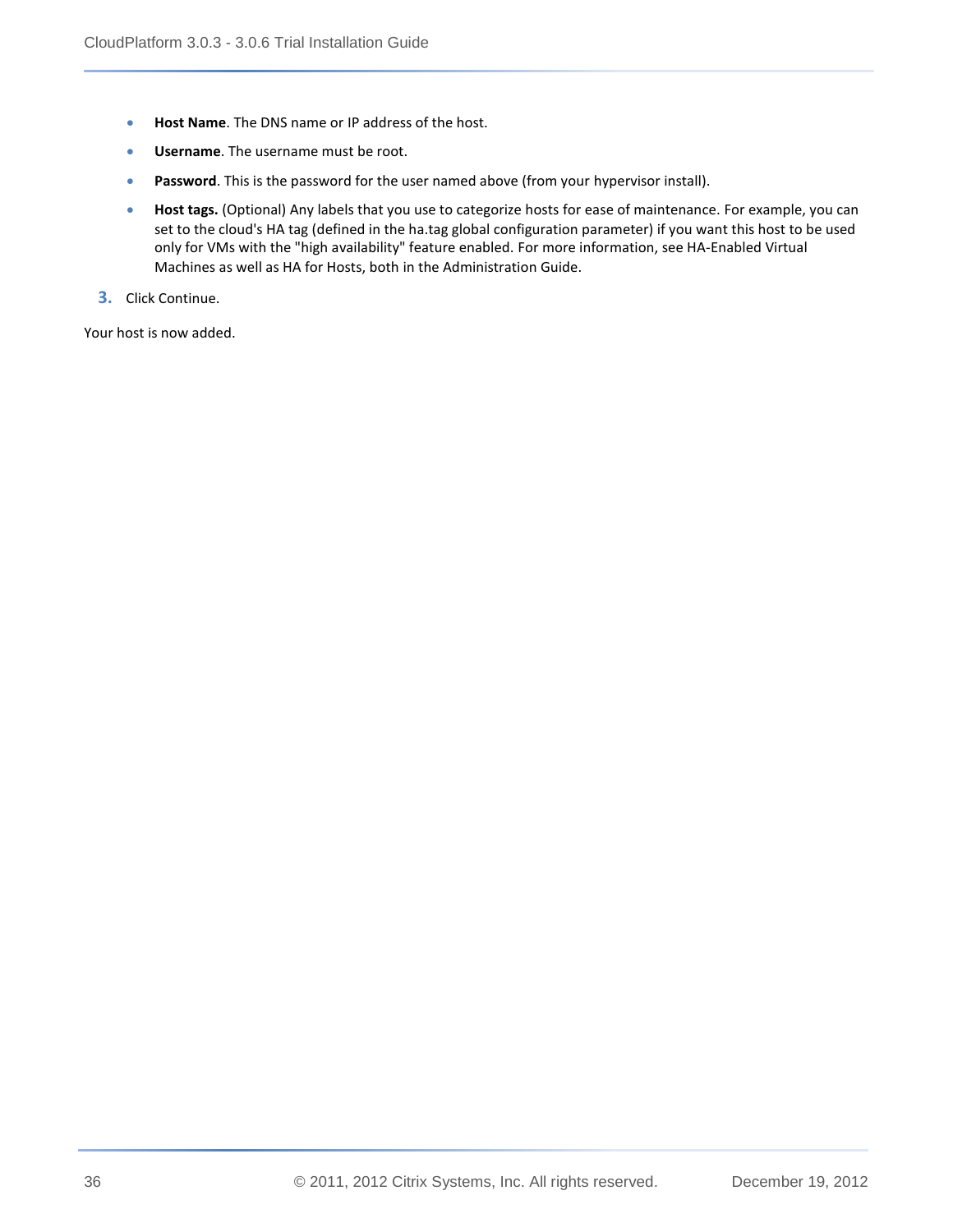## <span id="page-36-0"></span>**Add Primary Storage**



### <span id="page-36-1"></span>**About Primary Storage**

Primary storage is associated with a cluster, and it stores the disk volumes for all the VMs running on hosts in that cluster.

### <span id="page-36-2"></span>**Adding Primary Storage**

These steps assume you have already logged in to the CloudPlatform UI, chosen Basic Installation, and added a zone, pod, cluster, and host.

- **1.** In the Installation Wizard, click Continue. The Add Primary Storage screen appears.
- **2.** Provide the following details.
	- **Name**. The name of the storage device.
	- **Server**. The IP address or DNS name of the NFS server. In a trial setup, this is your Management Server machine.
	- **Path.** The exported path from the server. For example, /export/primary.
- **3.** Click Continue.

The primary storage is now added.

#### **WARNING**

Be sure there is nothing stored on the server. Adding the server to CloudPlatform will destroy any existing data.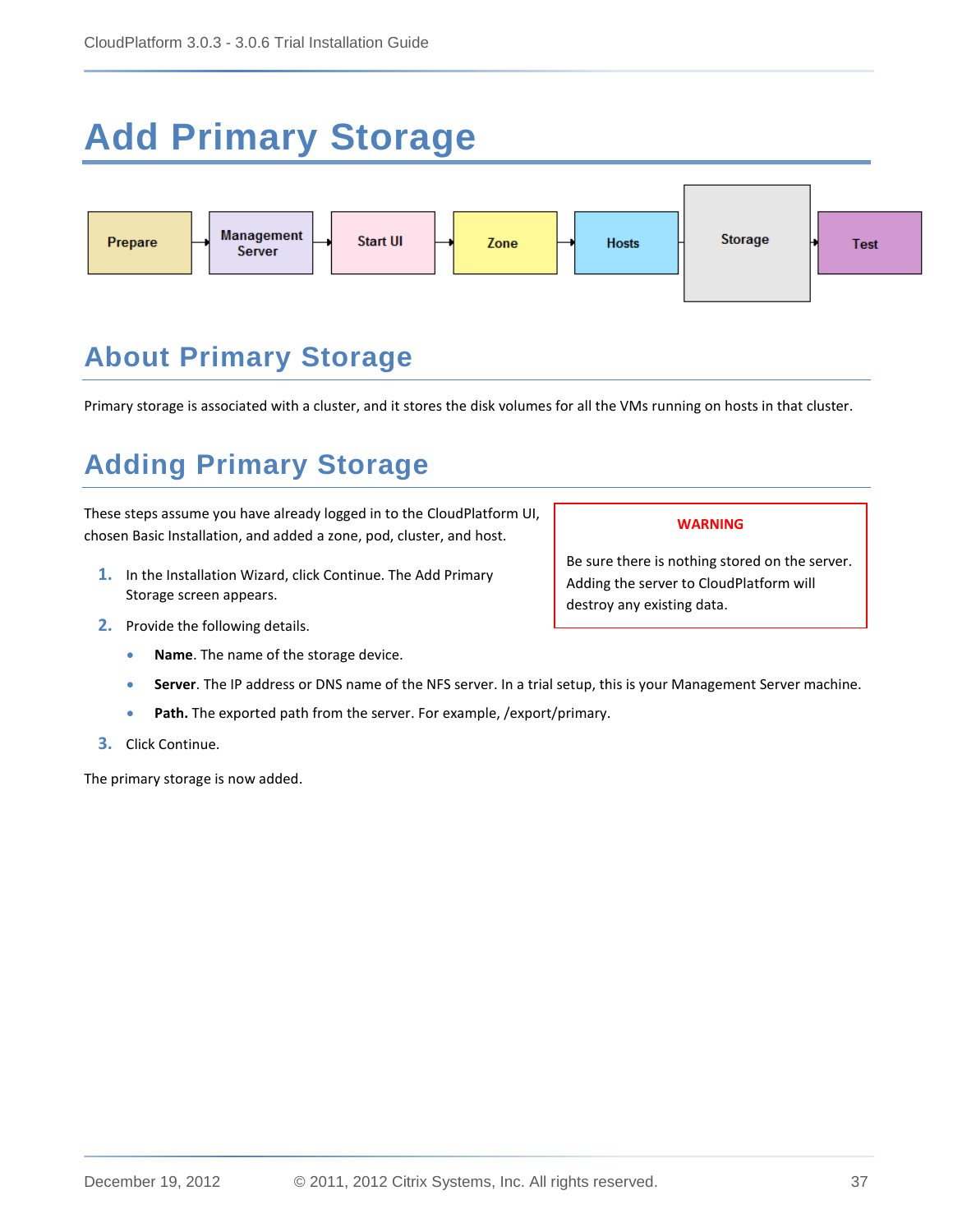## <span id="page-37-0"></span>**Add Secondary Storage**



### <span id="page-37-1"></span>**About Secondary Storage**

Secondary storage is associated with a zone, and it stores the following:

- $\triangleright$  Templates OS images that can be used to boot VMs and can include additional configuration information, such as installed applications
- $\triangleright$  ISO images disc images containing data or bootable media for operating systems
- $\triangleright$  Disk volume snapshots saved copies of VM data which can be used for data recovery or to create new templates

The items in secondary storage are available to all hosts in the zone.

### <span id="page-37-2"></span>**Adding Secondary Storage**

These steps assume you have already logged in to the CloudPlatform UI, chosen Basic Installation, and added a zone, pod, cluster, host, and primary storage. You must also prepare NFS storage as described in [Prepare NFS Share](#page-17-0) on pag[e 18.](#page-17-0)

**1.** In the Installation Wizard, click Continue. The Add Secondary Storage screen appears.

#### **WARNING**

Be sure there is nothing stored on the server. Adding the server to CloudPlatform will destroy any existing data.

- **2.** Provide the following details:
	- **NFS Server**. The IP address of the NFS server. In a trial setup, this is your Management Server machine.
	- **Path**. The exported path from the server. For example, /export/secondary.
- **3.** Click Continue.

The trial installation's cloud infrastructure is now provisioned.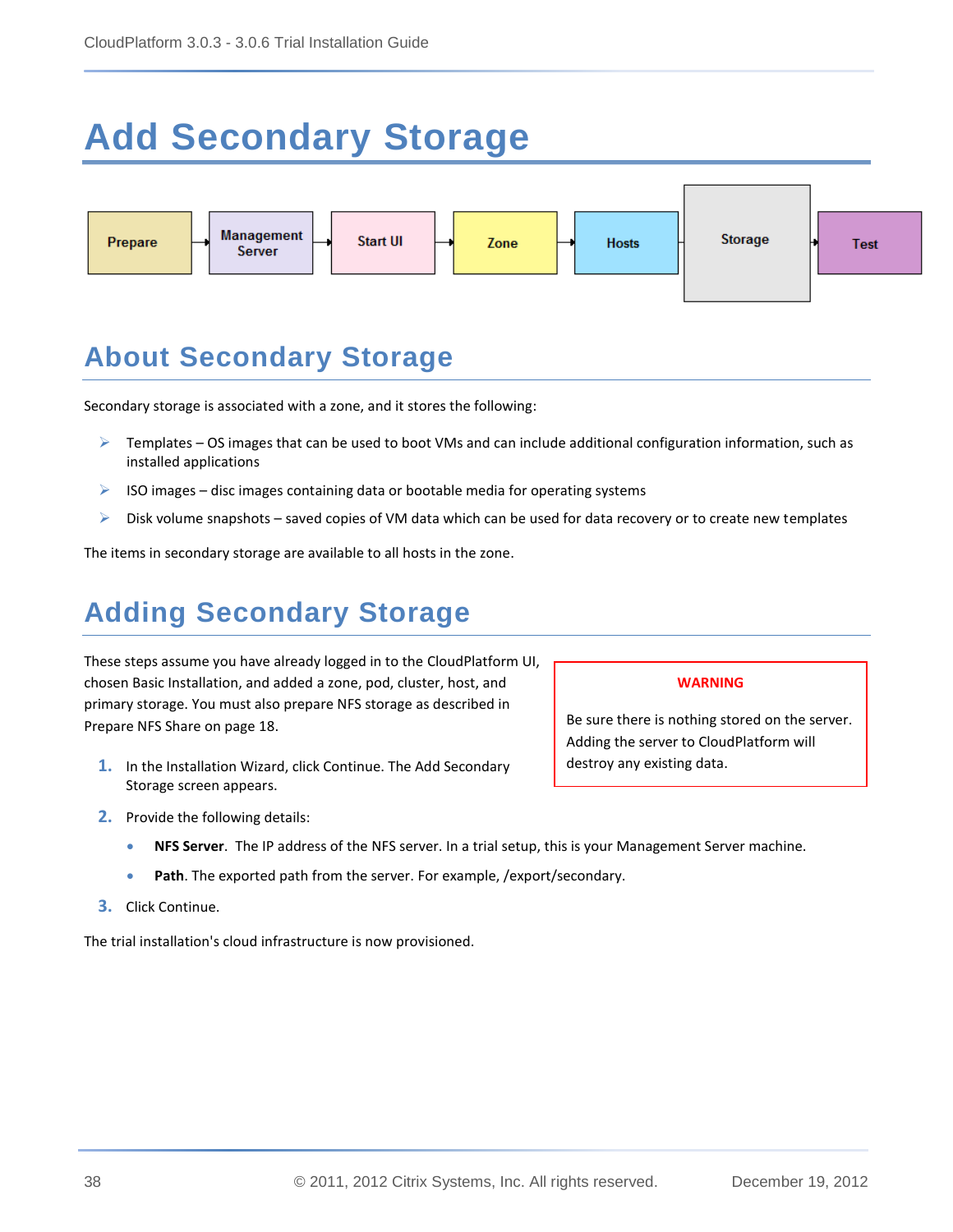## <span id="page-38-0"></span>**Initialization and Testing**



These steps assume you have already installed the Management Server, logged in to the CloudPlatform UI, chosen Basic Installation, and added a zone, pod, cluster, host, primary storage, and secondary storage.

**1.** In the Installation Wizard's final screen, click Launch.

CloudPlatform will perform its initialization. This can take several minutes or more, depending on the speed of your network. When finished, you should see a success message.

Now use the following steps to try creating a virtual machine:

**2.** Open your favorite Web browser and go to this URL. Substitute the IP address of your own machine:

http://<management-server-ip-address>:8080/client

- **3.** Verify that the system is ready. In the left navigation bar, select Templates. Click on the CentOS 5.5 (64bit) no Gui (KVM) template. Check to be sure that the status is "Download Complete." Do not proceed to the next step until this status is displayed.
- **4.** Go to the Instances tab, and filter by My Instances.
- **5.** Click Add Instance and follow the steps in the wizard.
	- a. Choose the zone you just added.
	- b. In the template selection, likely only the provided CentOS template is available.
	- c. Select a service offering. Be sure that the hardware you have allows starting the selected service offering.
	- d. In data disk offering, if desired, add another data disk. This is a second volume that will be available to but not mounted in the guest. For example, in Linux on XenServer you will see /dev/xvdb in the guest after rebooting the VM. A reboot is not required if you have a PV-enabled OS kernel in use.
	- e. In default network, choose the primary network for the guest. In the trial installation, you should have only one option here.
	- f. Optionally give your VM a name and a group. Use any descriptive text you would like.
	- g. Click Launch VM. Your VM will be created and started. It might take some time to download the template and complete the VM startup. You can watch the VM's progress in the Instances screen.
- **6.** To use the VM, click the View Console button.

For more information about using VMs, including instructions for how to allow incoming network traffic to the VM, start, stop, and delete VMs, and move a VM from one host to another, see Working With Virtual Machines in the Administrator's Guide.

Congratulations! You have successfully completed a Trial CloudPlatform Installation.